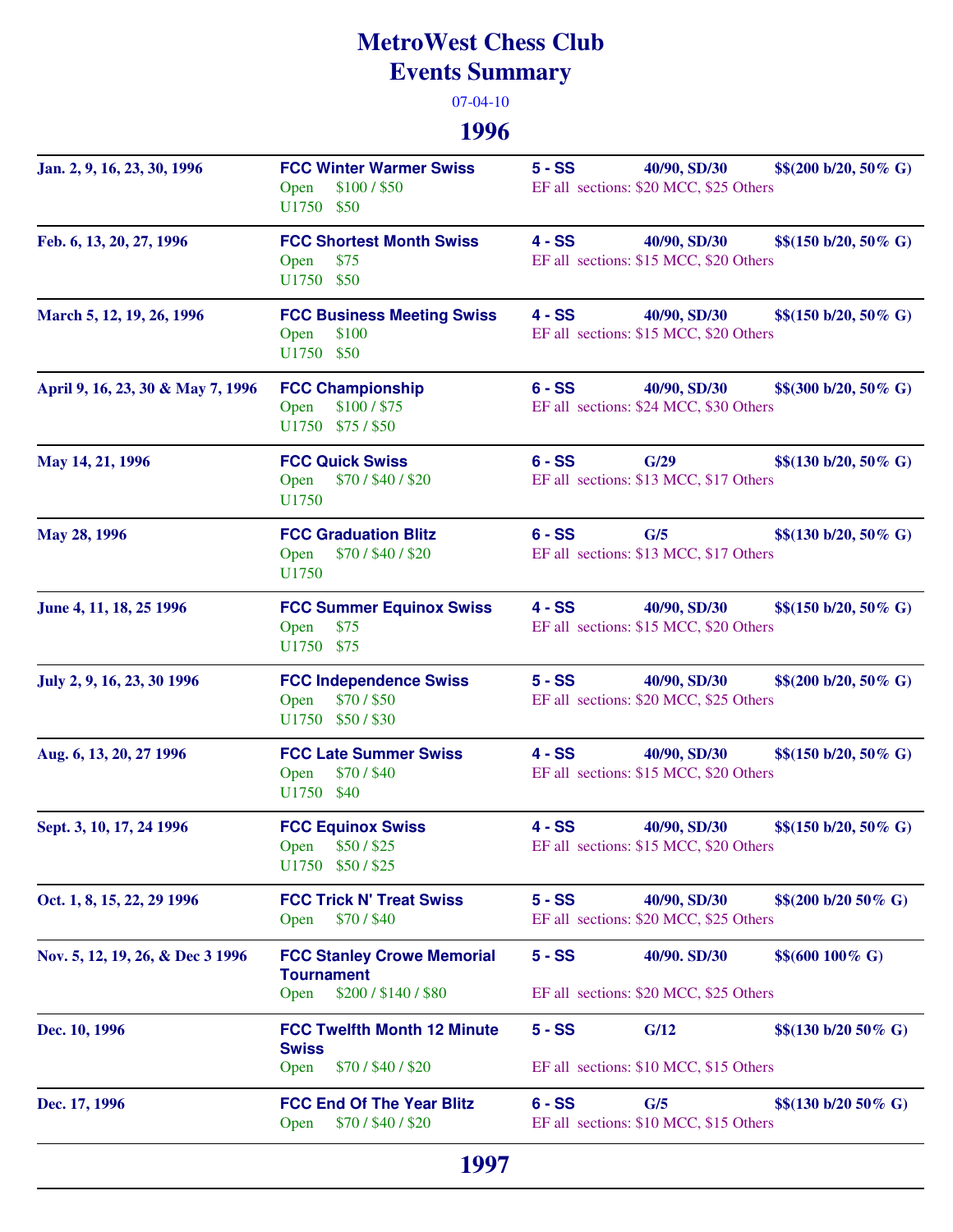| Jan. 7, 14, 21, 28 1997                              | <b>MCC Winter Warmer Swiss</b><br>\$120 / \$80<br>Open<br>Reserv \$40/\$20      | $4 - SS$<br>40/90, SD/30<br>\$\$(300 1st Place 100<br>EF all sections: \$20 MCC, \$25 Others                                                                      |
|------------------------------------------------------|---------------------------------------------------------------------------------|-------------------------------------------------------------------------------------------------------------------------------------------------------------------|
| Feb. 4, 11, 18, 25, 1997                             | <b>MCC Shortest Month Swiss</b><br>\$120 / \$80<br>Open<br>Reserv \$40/\$20     | $4 - SS$<br>\$\$(260 1st Place 100<br>40/90, SD/30<br>EF all sections: \$15 MCC, \$20 Others                                                                      |
| March 4, 11, 18, 25, 1997                            | <b>MCC Business Meeting Swiss</b><br>\$120 / \$80<br>Open<br>Reserv \$40/\$20   | $4 - SS$<br>\$\$(260 1st Place 100<br>40/90, SD/30<br>EF all sections: \$15 MCC, \$20 Others                                                                      |
| April 1, 8, 15, 22, 29 & May 6 1997 MCC Championship | \$200/\$140/\$80<br>Open                                                        | $6 - SS$<br>40/90, SD/30<br>$$$(600100\% G)$<br>EF all sections: \$24 MCC, \$30 Others<br>Open to all USCF Members                                                |
| May 20, 27 1997                                      | <b>MCC Quick Chess</b><br>Championship<br>\$70/\$40<br>Open<br>Reserv \$70/\$40 | G/29<br>$$$(220 b/20 50\% G)$<br>$6 - SS$<br>EF all sections: \$10 MCC, \$15 Others<br>Three rounds each week. One section if less than 32 entries.               |
| June 3, 10, 17, 24 1997                              | <b>MCC Summer Equinox Swiss</b><br>\$120 / \$80<br>Open<br>Reserv \$60/\$40     | $4 - SS$<br>40/90, SD/30<br>\$\$(300 1st Place 100<br>EF all sections: \$15 MCC, \$20 Others<br>Sections combined if less than 32 entries.                        |
| July 1, 8, 15, 22, 29 1997                           | <b>MCC Independence Swiss</b><br>\$120/\$80<br>Open<br>Reserv \$60/\$40         | $5 - SS$<br>\$\$(300 1st Place 100<br>40/90, SD/30<br>EF all sections: \$20 MCC, \$25 Others<br>Sections combined if less than 32 entries.                        |
| Aug. 5, 12, 19, 26 1997                              | <b>MCC Late Summer Swiss</b><br>\$120 / \$80<br>Open<br>Reserv \$60/\$40        | \$\$(300 1st Place 100<br>$4 - SS$<br>40/90, SD/30<br>EF all sections: \$15 MCC, \$20 Others<br>Sections combined if less than 32 entries.                        |
| Sept. 2, 9, 16, 23, 30 1997                          | <b>MCC Equinox Swiss</b><br>\$140 / \$100<br>Open<br>\$40/\$20<br>Reserv        | $5 - SS$<br>\$\$(300 1st Place 100<br>40/90, SD/30<br>EF all sections: \$20 MCC, \$25 Others<br>Sections may be combined if less than 32 entries.                 |
| Oct. 7, 14, 21, 28 1997                              | <b>MCC Trick N' Treat Swiss</b><br>\$140 / \$100<br>Open<br>\$40/\$20<br>Reserv | $4 - SS$<br>40/90, SD/30<br>\$\$(300 1st Place 100<br>EF all sections: \$15 MCC, \$20 Others<br>Sections may be combined if less than 32 entries.                 |
| Nov. 4, 11, 18, 25, & Dec 2 1997                     | <b>MCC Stanley Crowe Memorial</b><br>\$300 / \$140<br>Open<br>Reserv            | 40/90. SD/30<br>\$\$(600 100% G)<br>$5 - SS$<br>EF all sections: \$20 MCC, \$25 Others<br>Sections may be combined if less than 32 entries.                       |
| Dec. 9, 16, 23, 30 1997                              | <b>MCC Year End Swiss</b><br>\$140 / \$100<br>Open<br>\$40/\$20<br>Reserv       | $4 - SS$<br>40/90, SD/30<br>\$\$(300 1st Place 100<br>EF all sections: \$15 MCC, \$20 Others<br>Sections may be combined if less than 32 entries.                 |
|                                                      | 1998                                                                            |                                                                                                                                                                   |
| Jan. 6, 13, 20, 27 1998                              | <b>MCC Winter Warmer Swiss</b><br>\$140/\$100<br>Open<br>\$40/\$20<br>Reserv    | $4 - SS$<br>40/90, SD/30<br>\$\$(340, 1st Place 100<br>EF all sections: Free if >2200, \$15 MCC, \$20 Others<br>Sections may be combined if less than 32 entries. |
| Feb. 3, 10, 17, 24, 1998                             | <b>MCC Shortest Month Swiss</b><br>\$140 / \$100<br>Open<br>\$40/\$20<br>Reserv | 4 - SS<br>40/90, SD/30<br>\$\$(300, 1st Place 100<br>EF all sections: Free if >2200, \$15 MCC, \$20 Others<br>Sections may be combined if less than 32 entries.   |
| March 3, 10, 17, 24, 31, 1998                        | <b>MCC Forward March Swiss</b><br>\$140 / \$100<br>Open<br>\$40/\$20<br>Reserv  | 40/90, SD/30<br>$5 - SS$<br>\$\$(300, 1st Place 100<br>EF all sections: Free if >2200, \$20 MCC, \$25 Others<br>Sections may be combined if less than 32 entries. |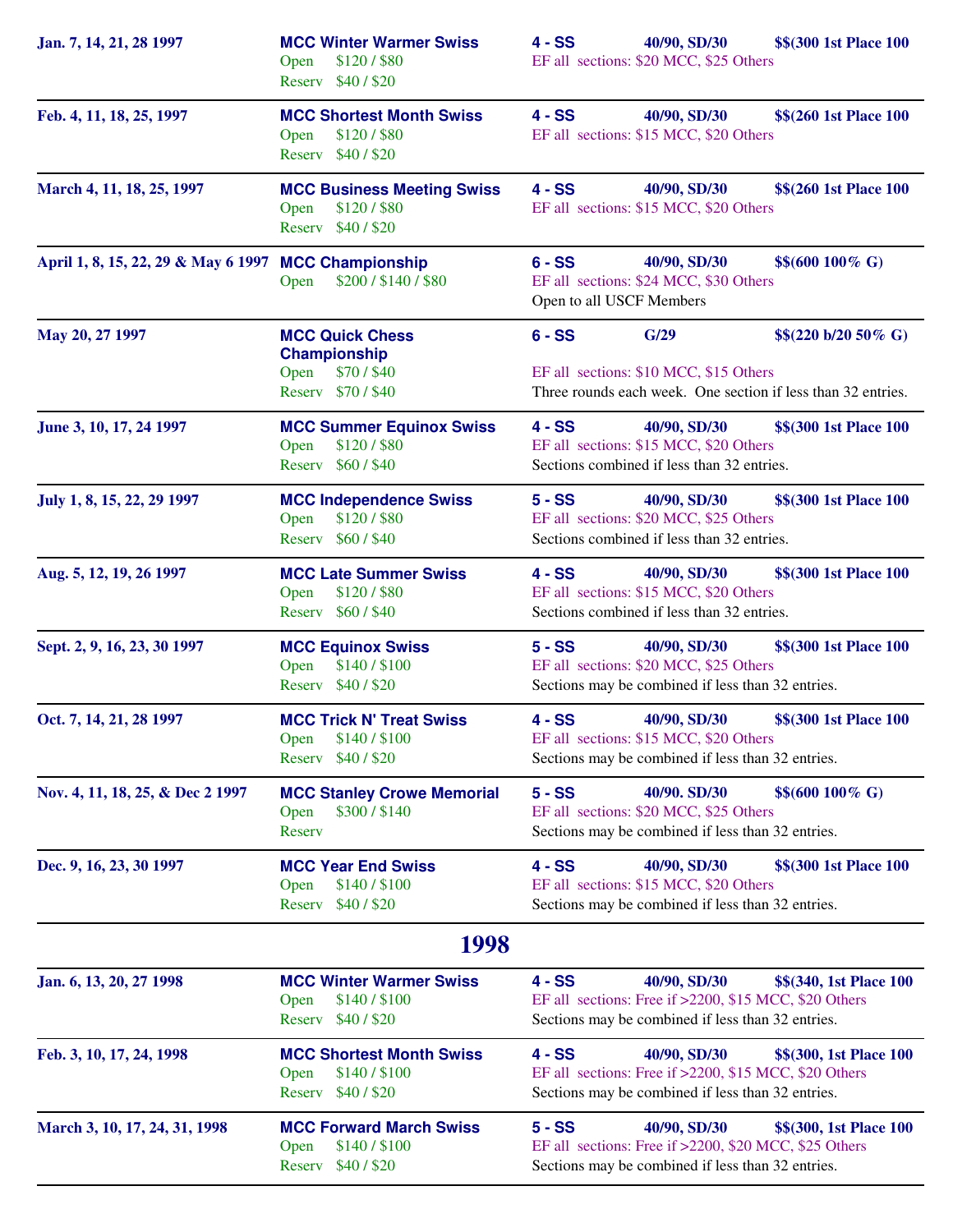| April 7, 14, 21, 28 & May 5, 12, 199 MCC Championships | \$340/\$140<br>Open                                                                                                              | $6 - SS$ | 40/90, SD/30<br>EF all sections: Free if >2200, \$25 MCC, \$30 Others<br>Open to all USCF Members. 6 GPP available      | $$$(620, 100\% \text{ G})$$                                                                 |
|--------------------------------------------------------|----------------------------------------------------------------------------------------------------------------------------------|----------|-------------------------------------------------------------------------------------------------------------------------|---------------------------------------------------------------------------------------------|
| <b>May 19 1998</b>                                     | <b>MCC Lecture And Simul Night</b>                                                                                               |          | EF all sections: MCC Members Free, \$10 Others                                                                          | Simul Limited to 30 players. Preference to <1800 Members, N.                                |
| <b>May 26 1998</b>                                     | <b>MCC Lecture And Quick Chess</b><br><b>Championships</b>                                                                       | $5 - SS$ | G/10                                                                                                                    |                                                                                             |
|                                                        | \$40/\$20<br>Open<br>Reserv \$40/\$20                                                                                            |          | EF all sections: MCC Members Free, \$10 Others<br>Sections may be combined if less than 32 entries.                     |                                                                                             |
| June 2, 9, 16, 23, 30, 1998                            | <b>MCC Summer Swiss</b><br>\$140/\$100<br>Open<br>Reserv \$40/\$20                                                               | $5 - SS$ | 40/90, SD/30<br>EF all sections: >2200 Free, MCC \$20, Others \$25<br>Sections may be combined if less than 32 entries. | $$$(455, 100\% \text{ G})$$                                                                 |
| July 7, 14, 21, 28 1998                                | <b>MCC Independence Swiss</b><br>$$200 - 100 - 50$<br>Open                                                                       | $4 - SS$ | 40/90, SD/30<br>EF all sections: >2200 Free, MCC \$15, Others \$20                                                      | $$$(455, 100\% \text{ G})$$                                                                 |
| 6 GPP                                                  | $U1800$ \$40 - 20 - 10<br>$U1400$ \$20 - 10 - 5                                                                                  |          | Sections with less than 16 players may be merged                                                                        |                                                                                             |
| Aug. 4, 11, 18, 25 1998                                | <b>MCC Late Summer Swiss</b><br>Open<br>$$200 - 100 - 50$                                                                        | $4 - SS$ | 40/90, SD/30<br>EF all sections: >2200 Free, MCC \$15, Others \$20                                                      | $$$(455, 100\% \text{ G})$$                                                                 |
| 6 GPP                                                  | $U1800$ \$40 - 20 - 10<br>$U1400$ \$20 - 10 - 5                                                                                  |          | Sections with less than 16 players may be merged                                                                        |                                                                                             |
| Sept. 1, 8, 15, 22, 29 1998                            | <b>MCC Fall Swiss</b><br>$$200 - 100 - 50$<br>Open                                                                               | $5 - SS$ | 40/90, SD/30<br>EF all sections: >2200 Free, MCC \$20, Others \$25                                                      | $$$(455, 100\% \text{ G})$$                                                                 |
| 6 GPP                                                  | $$40 - 20 - 10$<br>U1800<br>$U1400$ \$20 - 10 - 5                                                                                |          | Sections with less than 16 players may be merged                                                                        |                                                                                             |
| Oct. 6, 13, 20, 27 1998                                | <b>MCC Trick N' Treat Swiss</b><br>$$200 - 100 - 50$<br>Open                                                                     | $4 - SS$ | 40/90, SD/30<br>EF all sections: >2200 Free, MCC \$15, Others \$20                                                      | $$$(455, 100\% \text{ G})$$                                                                 |
| 6 GPP                                                  | $$40 - 20 - 10$<br>U1800<br>$U1400$ \$20 - 10 - 5                                                                                |          | Sections with less than 16 players may be merged                                                                        |                                                                                             |
| Nov. 3, 10, 17, 24, & Dec 1 1998<br><b>30 GPP</b>      | <b>MCC Stanley Crowe Memorial</b><br>\$600 - 300 - 150 - 80 - 40 - 2 EF all sections: >2200 Free, MCC \$20, Others \$25<br>Open  | $5 - SS$ | 40/90, SD/30                                                                                                            | $$$(1,255, 100\% \text{ G})$<br>Open to all USCF Members. Accelerated Pairing used if 48 or |
| Dec. 8, 15, 22, 29 1998                                | <b>MCC Year End Swiss</b>                                                                                                        | $4 - SS$ | 40/90, SD/30                                                                                                            | $$$(455, 100\% \text{ G})$                                                                  |
| 6 GPP                                                  | $$200 - 100 - 50$<br>Open<br>U1800<br>$$40 - 20 - 10$<br>U1400<br>$$20 - 10 - 5$                                                 |          | EF all sections: >2200 Free, MCC \$15, Others \$20<br>Sections with less than 16 players may be merged                  |                                                                                             |
|                                                        | 1999                                                                                                                             |          |                                                                                                                         |                                                                                             |
| Jan. 5, 12, 19, 26 1999                                | <b>MCC Winter Warmer Swiss</b><br>$$200 - 100 - 50$<br>Open<br>U1900<br>$$40 - 20 - 10$<br>U <sub>1500</sub><br>$$40 - 20 - 10$  | $4 - SS$ | 40/90, SD/30<br>EF all sections: >2200 Free, MCC \$15, Others \$20<br>Sections with less than 16 players may be merged  | $$$(490, 100\% \text{ G})$                                                                  |
| Feb. 2, 9, 16, 23, 1999                                | <b>MCC Shortest Month Swiss</b><br>$$200 - 100 - 50$<br>Open<br>U1800<br>$$40 - 20 - 10$<br>$$40 - 20 - 10$<br>U <sub>1400</sub> | $4 - SS$ | 40/90, SD/30<br>EF all sections: >2200 Free, MCC \$15, Others \$20<br>Sections with less than 16 players may be merged  | $$$(490, 100\% \text{ G})$                                                                  |
| March 2, 9, 16, 23, 30, 1999<br>6 GPP                  | <b>MCC Forward March Swiss</b><br>$$200 - 100 - 50$<br>Open<br>U1700<br>$$50 - 30 - 10$                                          | $5 - SS$ | 40/90, SD/30<br>EF all sections: >2200 Free, MCC \$20, Others \$25<br>Sections with less than 16 players may be merged  | $$$(440, 100\% \text{ G})$                                                                  |
| April 6, 13, 20, 27 & May 4, 11, 199 MCC Spring Swiss  |                                                                                                                                  | $6 - SS$ | 40/90, SD/30                                                                                                            | $$(1,310, 100\% \text{ G})$                                                                 |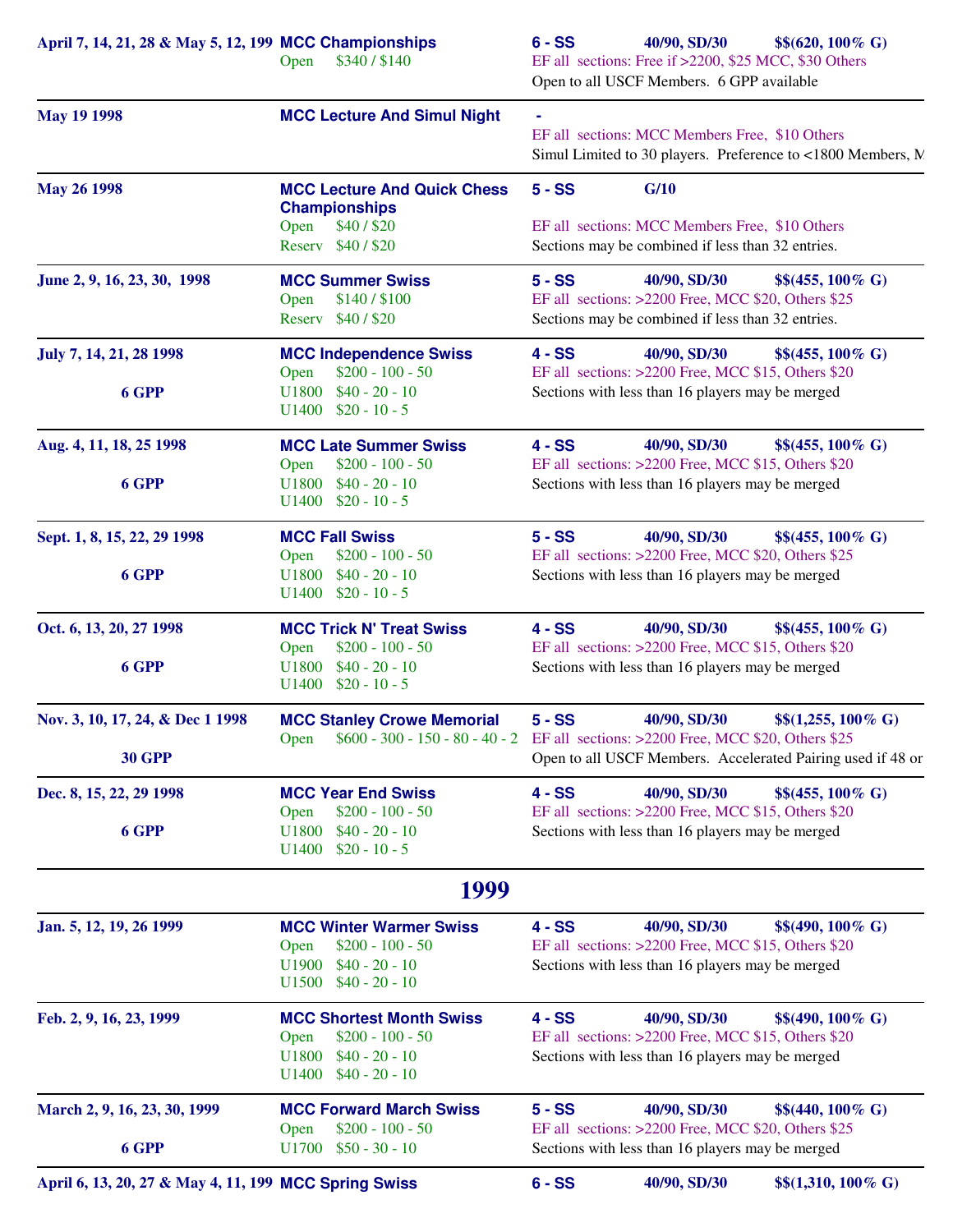| <b>30 GPP</b>                                         | $$600 - 300 - 150$<br>Open<br>$$120 - 60 - 30$<br>U1800                                                                         | EF all sections: >2200 Free, MCC \$25, Others \$30<br>Open to all USCF Members. Accelerated Pairing may be use                                                            |
|-------------------------------------------------------|---------------------------------------------------------------------------------------------------------------------------------|---------------------------------------------------------------------------------------------------------------------------------------------------------------------------|
| <b>May 18 1999</b>                                    | <b>MCC Lecture And Simul</b>                                                                                                    | EF all sections: MCC Members Free, \$10 Others                                                                                                                            |
| <b>May 25 1999</b>                                    | <b>MCC Lecture And Quick Chess</b><br>\$30<br>Open<br>\$30<br>U1900<br>U1500<br>\$30                                            | $6 - SS$<br>G/10<br>$$$(90, 100\% \text{ G})$$<br>EF all sections: MCC Members Free, \$10 Others<br>Sections with less than 16 players may be merged                      |
| June 1, 8, 15, 22, 29, 1999<br>6 GPP                  | <b>MCC Summer Swiss</b><br>$$200 - 100 - 50$<br>Open<br>$$50 - 30 - 10$<br>U1900                                                | $5 - SS$<br>40/90, SD/30<br>$$$(440, 100\% \text{ G})$$<br>EF all sections: >2200 Free, MCC \$20, Others \$25<br>Sections with less than 16 players may be merged         |
| July 6, 13, 20, 27 1999                               | <b>MCC Independence Swiss</b>                                                                                                   | $4 - SS$<br>40/90, SD/30<br>$$$(490, 100\% \text{ G})$                                                                                                                    |
| 6 GPP                                                 | $$200 - 100 - 50$<br>Open<br>$$40 - 20 - 10$<br>U1800<br>U1400<br>$$40 - 20 - 10$                                               | EF all sections: >2200 Free, MCC \$15, Others \$20<br>Sections with less than 16 players may be merged                                                                    |
| Aug. 3, 10, 17, 24, 31 1999<br>6 GPP                  | <b>MCC Late Summer Swiss</b><br>$$200 - 100 - 50$<br>Open<br>$U1700$ \$50 - 30 - 10                                             | $5 - SS$<br>40/90, SD/30<br>$$$(440, 100\% \text{ G})$$<br>EF all sections: >2200 Free, MCC \$20, Others \$25<br>Sections with less than 16 players may be merged         |
| Sept. 7, 14, 21, 28 1999                              | <b>MCC Fall Swiss</b>                                                                                                           | $4 - SS$<br>40/90, SD/30<br>$$$(490, 100\% \text{ G})$                                                                                                                    |
| 6 GPP                                                 | $$200 - 100 - 50$<br>Open<br>$$40 - 20 - 10$<br>U1900<br>$$40 - 20 - 10$<br>U1500                                               | EF all sections: >2200 Free, MCC \$15, Others \$20<br>Sections with less than 16 players may be merged                                                                    |
| Oct. 5, 12, 19, 26 1999                               | <b>MCC Halloween Swiss</b><br>$$200 - 100 - 50$<br>Open                                                                         | $4 - SS$<br>40/90, SD/30<br>$$$(490, 100\% \text{ G})$$<br>EF all sections: >2200 Free, MCC \$15, Others \$20                                                             |
| 6 GPP                                                 | $$40 - 20 - 10$<br>U1800<br>$$40 - 20 - 10$<br>U1400                                                                            | Sections with less than 16 players may be merged                                                                                                                          |
| Nov. 2, 9, 16, 23, 30, & Dec 7 1999<br><b>30 GPP</b>  | <b>MCC Stanley Crowe Memorial</b><br>$$600 - 300 - 150$<br>Open<br>U1800<br>$$120 - 60 - 30$                                    | $6 - SS$<br>40/90, SD/30<br>$$(1,310, 100\% \text{ G})$<br>EF all sections: >2200 Free, MCC \$20, Others \$30<br>Open to all USCF Members. Accelerated Pairing may be use |
| Dec. 14, 21, 28 1999                                  | <b>MCC Short Time Swiss</b><br>$$60 - 30 - 10$<br>Open<br>$$40 - 20 - 10$<br>U1900<br>$$40 - 20 - 10$<br>U <sub>1500</sub>      | $6 - SS$<br>G/45<br>$$$(240, 100\% \text{ G})$$<br>EF all sections: >2200 Free, MCC \$15, Others \$20<br>Sections with less than 16 players may be merged                 |
|                                                       | <b>2000</b>                                                                                                                     |                                                                                                                                                                           |
| Jan. 4, 11, 18, 25 2000<br>6 GPP                      | <b>MCC Winter Warmer Swiss</b><br>$$200 - 100 - 50$<br>Open<br>$$40 - 20 - 10$<br>U1800<br>$$40 - 20 - 10$<br>U <sub>1400</sub> | $4 - SS$<br>40/90, SD/30<br>$$$(490, 100\% \text{ G})$<br>EF all sections: >2200 Free, MCC \$15, Others \$20<br>Sections with less than 16 players may be merged          |
| Feb. 1, 8, 15, 22, 29 2000<br>6 GPP                   | <b>MCC Leap Year Swiss</b><br>$$200 - 100 - 50$<br>Open<br>$$50 - 30 - 10$<br>U1900                                             | $5 - SS$<br>40/90, SD/30<br>$$$(440, 100\% \text{ G})$$<br>EF all sections: >2200 Free, MCC \$20, Others \$25<br>Sections with less than 16 players may be merged         |
| March 7, 14, 21, 28, 2000                             | <b>MCC Forward March Swiss</b>                                                                                                  | $4 - SS$<br>40/90, SD/30<br>$$$(490, 100\% \text{ G})$                                                                                                                    |
| 6 GPP                                                 | $$200 - 100 - 50$<br>Open<br>$$40 - 20 - 10$<br>U1900<br>U <sub>1500</sub><br>$$40 - 20 - 10$                                   | EF all sections: >2200 Free, MCC \$15, Others \$20<br>Sections with less than 16 players may be merged                                                                    |
| April 4, 11, 18, 25 & May 2, 9, 2000 MCC Spring Swiss | $$600 - 300 - 150$<br>Open                                                                                                      | 40/90, SD/30<br>$6 - SS$<br>$$(1,310, 100\% \text{ G})$<br>EF all sections: >2200 Free, MCC \$25, Others \$30                                                             |
| <b>30 GPP</b>                                         | U1800<br>$$120 - 60 - 30$                                                                                                       | Open to all USCF Members. Accelerated Pairing may be use                                                                                                                  |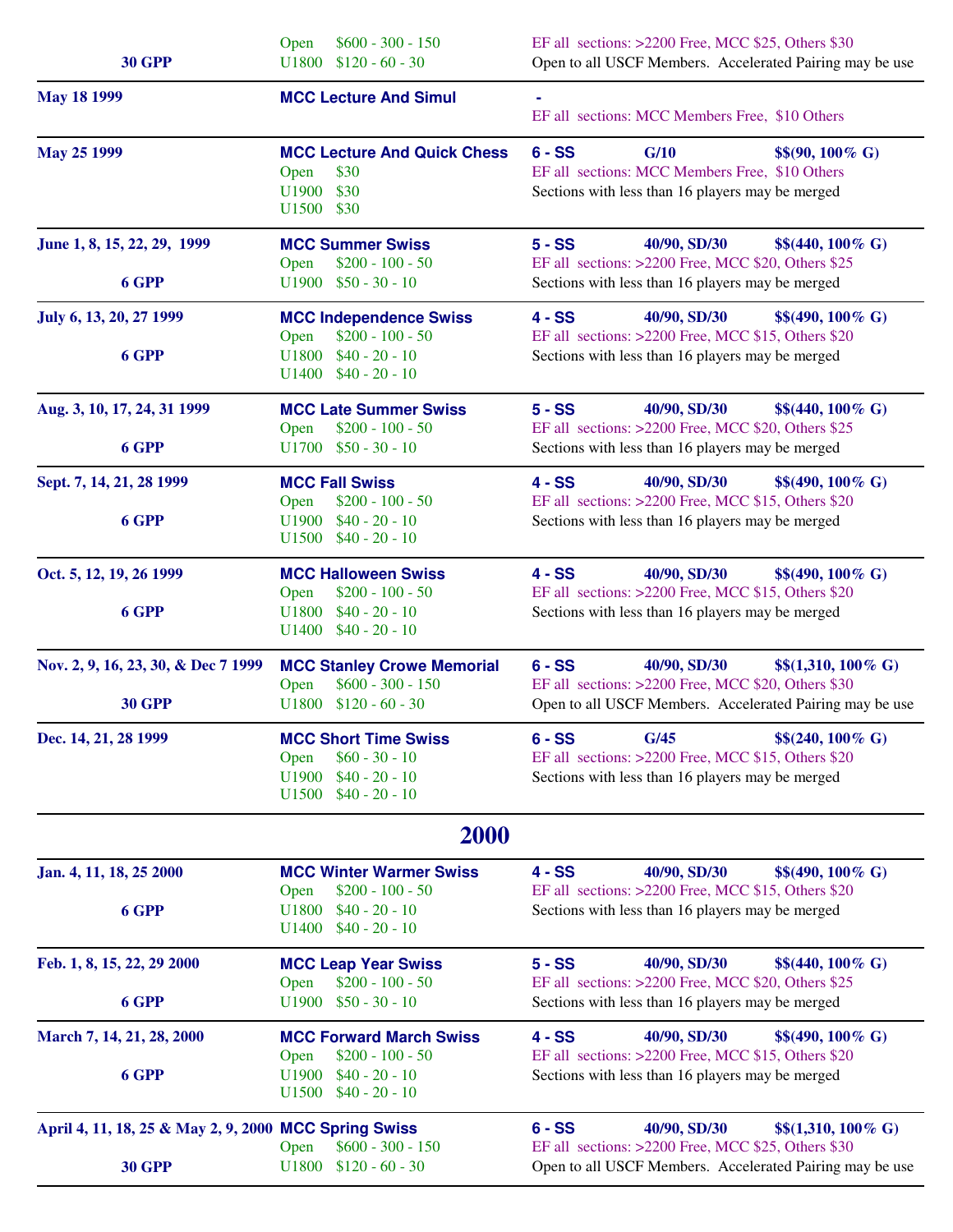| May 16, 23, 30 2000                                             | <b>MCC Short Time Swiss</b><br>$$60 - 30 - 10$<br>Open<br>$$40 - 20 - 10$<br><b>U1800</b><br>$U1400$ \$40 - 20 - 10 | G/30<br>$$$(240, 100\% \text{ G})$$<br>$6 - SS$<br>EF all sections: >2200 Free, MCC \$20, Others \$25<br>Sections with less than 16 players may be merged        |
|-----------------------------------------------------------------|---------------------------------------------------------------------------------------------------------------------|------------------------------------------------------------------------------------------------------------------------------------------------------------------|
| June 6, 13, 20, 27, 2000                                        | <b>MCC Summer Swiss</b><br>Open<br>$$200 - 100 - 50$                                                                | $4 - SS$<br>40/90, SD/30<br>$$$(490, 100\% \text{ G})$$<br>EF all sections: >2200 Free, MCC \$20, Others \$25                                                    |
| 6 GPP                                                           | $$40 - 20 - 10$<br>U1700<br>$$40 - 20 - 10$<br>U1300                                                                | Sections with less than 16 players may be merged                                                                                                                 |
| July 4, 11, 18, 25 2000                                         | <b>MCC Independence Swiss</b><br>$$200 - 100 - 50$<br>Open                                                          | $4 - SS$<br>40/90, SD/30<br>$$$(490, 100\% \text{ G})$$<br>EF all sections: >2200 Free, MCC \$15, Others \$20                                                    |
| 6 GPP                                                           | $$40 - 20 - 10$<br>U1800<br>$$40 - 20 - 10$<br>U1400                                                                | Sections with less than 16 players may be merged                                                                                                                 |
| Aug. 1, 8, 15, 22, 29 2000                                      | <b>MCC Late Summer Swiss</b><br>$$200 - 100 - 50$<br>Open                                                           | $5 - SS$<br>40/90, SD/30<br>$$$(440, 100\% \text{ G})$$<br>EF all sections: >2200 Free, MCC \$20, Others \$25                                                    |
| 6 GPP                                                           | $U1700$ \$50 - 30 - 10<br>U1400                                                                                     | Sections with less than 16 players may be merged                                                                                                                 |
| Sept. 5, 12, 19, 26 2000                                        | <b>MCC Fall Swiss</b><br>$$200 - 100 - 50$<br>Open                                                                  | $4 - SS$<br>40/90, SD/30<br>$$$(490, 100\% \text{ G})$$<br>EF all sections: >2200 Free, MCC \$15, Others \$20                                                    |
| 6 GPP                                                           | $$40 - 20 - 10$<br>U1800<br>$$40 - 20 - 10$<br>U1400                                                                | Sections with less than 16 players may be merged                                                                                                                 |
| Oct. 3, 10, 17, 24, 31 2000                                     | <b>MCC Halloween Swiss</b><br>$$200 - 100 - 50$<br>Open                                                             | $5 - SS$<br>40/90, SD/30<br>$$$(440, 100\% \text{ G})$<br>EF all sections: >2200 Free, MCC \$20, Others \$25                                                     |
| 6 GPP                                                           | $U1600$ \$50 - 30 - 10<br>U1400                                                                                     | Sections with less than 16 players may be merged                                                                                                                 |
| Nov. 7, 14, 21, 28, & Dec 5, 12 2000 MCC Stanley Crowe Memorial | $$600 - 300 - 150$<br>Open                                                                                          | $6 - SS$<br>$$$(1,310, 100\% \text{ G})$<br>40/90, SD/30<br>EF all sections: >2200 Free, MCC \$25, Others \$30                                                   |
| <b>30 GPP</b>                                                   | $U1800$ \$120 - 60 - 30                                                                                             | Open to all USCF Members. Accelerated Pairing may be use                                                                                                         |
| Dec. 19 2000                                                    | <b>MCC Quick Take One</b><br>Open<br>\$30<br>U1700<br>\$30<br>U1300<br>\$30                                         | $6 - SS$<br>G/10<br>$$$(90, 100\% \text{ G})$$<br>EF all sections: MCC Members Free, \$10 Others<br>Sections with less than 16 players may be merged             |
| Dec. 26 2000                                                    | <b>MCC Quick Take Two</b><br>\$30<br>Open<br>U1800<br>\$30<br>\$30<br>U <sub>1400</sub>                             | $6 - SS$<br>G/10<br>$$$(90, 100\% \text{ G})$$<br>EF all sections: MCC Members Free, \$10 Others<br>Sections with less than 16 players may be merged             |
|                                                                 | 2001                                                                                                                |                                                                                                                                                                  |
| Jan. 2, 9, 16, 23, 30 2001<br>6 GPP                             | <b>MCC Winter Warmer Swiss</b><br>$$200 - 100 - 50$<br>Open<br>$$40 - 20 - 10$<br>U1800                             | $5 - SS$<br>40/90, SD/30<br>$$$(490, 100\% \text{ G})$<br>EF all sections: >2200 Free, MCC \$20, Others \$25<br>Sections with less than 16 players may be merged |
| Feb. 6, 13, 20, 27 2001                                         | $$40 - 20 - 10$<br>U <sub>1400</sub><br><b>MCC Short Month Swiss</b>                                                | $4 - SS$<br>40/90, SD/30<br>$$$(490, 100\% \text{ G})$                                                                                                           |
| 6 GPP                                                           | $$200 - 100 - 50$<br>Open<br>U1600<br>$$40 - 20 - 10$<br>U1300<br>$$40 - 20 - 10$                                   | EF all sections: >2200 Free, MCC \$15, Others \$20<br>Sections with less than 16 players may be merged                                                           |
| March 6, 13, 20, 27 2001                                        | <b>MCC Forward March Swiss</b><br>$$200 - 100 - 50$<br>Open                                                         | $4 - SS$<br>40/90, SD/30<br>$$$(490, 100\% \text{ G})$<br>EF all sections: >2200 Free, MCC \$15, Others \$20                                                     |
| 6 GPP                                                           | $$40 - 20 - 10$<br>U1700<br>U <sub>1400</sub><br>$$40 - 20 - 10$                                                    | Sections with less than 16 players may be merged                                                                                                                 |
| April 3, 10, 17, 24 & May 1, 8, 2001 MCC Spring Swiss           | $$600 - 300 - 150$<br>Open                                                                                          | $6 - SS$<br>40/90, SD/30<br>$$$(1,380, 100\% \text{ G})$<br>EF all sections: >2200 Free, MCC \$25, Others \$30                                                   |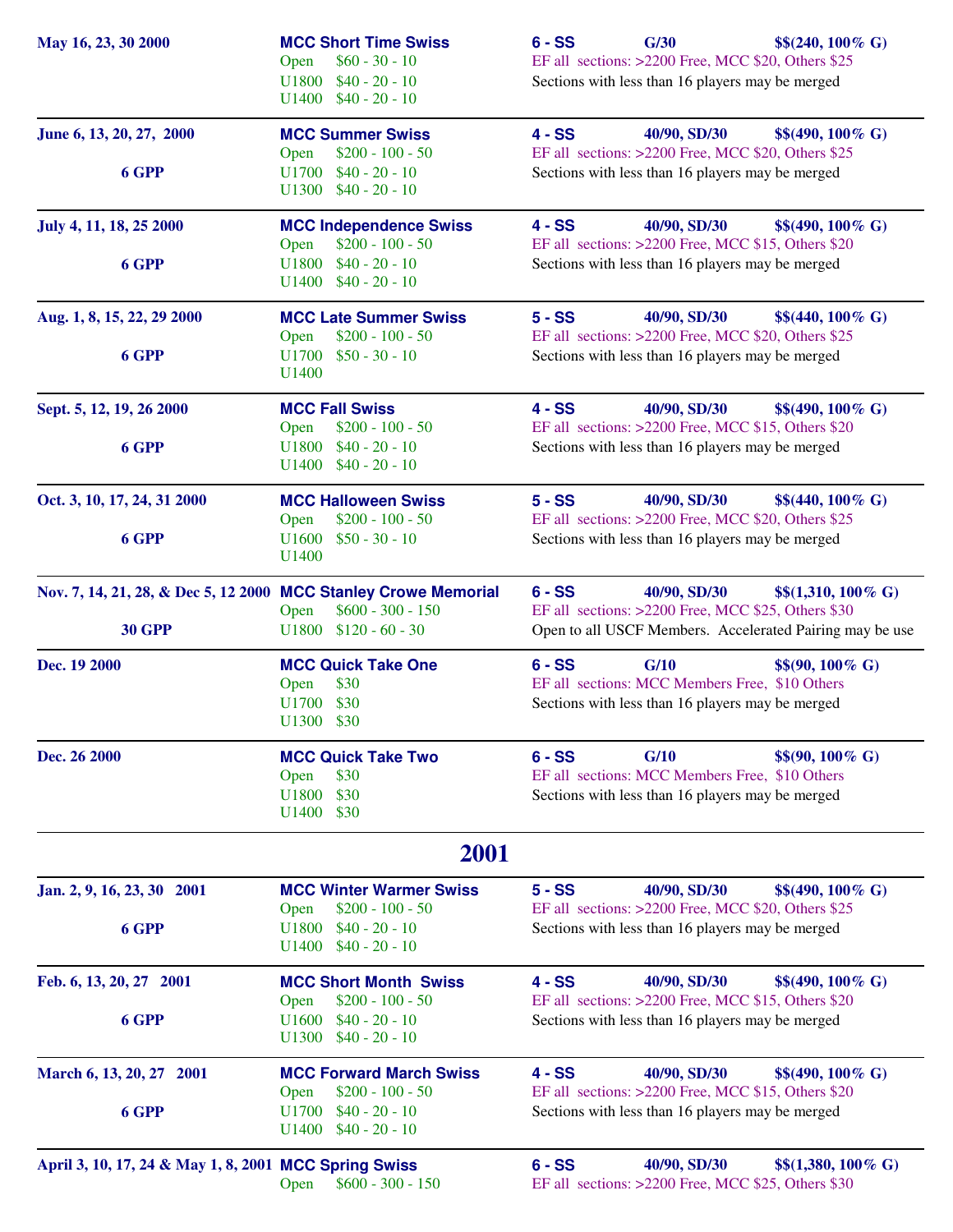| <b>30 GPP</b>                                                   | $U1800$ \$120 - 60 - 30<br>$U1500$ \$40 - 20 - 10                                                                               | Open to all USCF Members. Accelerated Pairing may be use                                                                                                                     |
|-----------------------------------------------------------------|---------------------------------------------------------------------------------------------------------------------------------|------------------------------------------------------------------------------------------------------------------------------------------------------------------------------|
| May 15, 22, 29 2001                                             | <b>MCC Short Time Swiss</b><br>$$160 - 80 - 40$<br>Open<br>$$40 - 20 - 10$<br>U1700<br>$U1400$ \$40 - 20 - 10                   | $3 - SS$<br>40/90, SD/30<br>$$$(420, 100\% \text{ G})$<br>EF all sections: >2200 Free, MCC \$10, Others \$15<br>Sections with less than 16 players may be merged             |
| June 5, 12, 19, 27 2001<br>6 GPP                                | <b>MCC Summer Swiss</b><br>$$200 - 100 - 50$<br>Open<br>$$40 - 20 - 10$<br>U1600                                                | $4 - SS$<br>40/90, SD/30<br>$$$(490, 100\% \text{ G})$$<br>EF all sections: >2200 Free, MCC \$15, Others \$20<br>Sections with less than 16 players may be merged            |
|                                                                 | $U1300$ \$40 - 20 - 10                                                                                                          |                                                                                                                                                                              |
| July 3, 10, 17, 24, 30 2001                                     | <b>MCC Independence Swiss</b><br>$$200 - 100 - 50$<br>Open                                                                      | $5 - SS$<br>40/90, SD/30<br>$$$(490, 100\% \text{ G})$<br>EF all sections: >2200 Free, MCC \$20, Others \$25                                                                 |
| 6 GPP                                                           | $$40 - 20 - 10$<br>U1700<br>$$40 - 20 - 10$<br>U1400                                                                            | Sections with less than 16 players may be merged                                                                                                                             |
| Aug. 7, 14, 21, 28 2001                                         | <b>MCC Late Summer Swiss</b><br>$$200 - 100 - 50$<br>Open                                                                       | $4 - SS$<br>40/90, SD/30<br>$$$(490, 100\% \text{ G})$<br>EF all sections: >2200 Free, MCC \$15, Others \$20                                                                 |
| 6 GPP                                                           | U1600<br>$$40 - 20 - 10$<br>$U1300$ \$40 - 20 - 10                                                                              | Sections with less than 16 players may be merged                                                                                                                             |
| Sept. 4, 11, 18, 25 2001                                        | <b>MCC Fall Swiss</b><br>$$200 - 100 - 50$<br>Open                                                                              | $4 - SS$<br>40/90, SD/30<br>$$$(490, 100\% \text{ G})$<br>EF all sections: >2200 Free, MCC \$15, Others \$20                                                                 |
| 6 GPP                                                           | $$40 - 20 - 10$<br>U1700<br>$$40 - 20 - 10$<br>U1400                                                                            | Sections with less than 16 players may be merged                                                                                                                             |
| Oct. 2, 9, 16, 23, 30 2001                                      | <b>MCC Halloween Swiss</b><br>$$200 - 100 - 50$<br>Open                                                                         | $5 - SS$<br>40/90, SD/30<br>$$$(490, 100\% \text{ G})$<br>EF all sections: >2200 Free, MCC \$20, Others \$25                                                                 |
| 6 GPP                                                           | $$40 - 20 - 10$<br>U1600<br>$$40 - 20 - 10$<br>U1300                                                                            | Sections with less than 16 players may be merged                                                                                                                             |
| Nov. 6, 13, 20, 27 & Dec. 4, 11 2001 MCC Stanley Crowe Memorial | $$320 - 160 - 80 - 40 - 20$<br>Open                                                                                             | $6 - SS$<br>40/90, SD/30<br>$$$(1,240, 100\% \text{ G})$<br>EF all sections: >2200 Free, MCC \$25, Others \$30                                                               |
| <b>15 GPP</b>                                                   | $U1750$ \$160 - 80 - 40 - 20 - 10<br>$U1450 \quad $160 - 80 - 40 - 20 - 10$                                                     | Open to all USCF Members. Accelerated Pairing may be use                                                                                                                     |
| Dec. 18 2001                                                    | <b>MCC Quick Take One</b><br>$40 - 20$<br>Upper<br>$40 - 20$<br>Lower                                                           | $6 - SS$<br>G/10<br>$$$(120, 100\% \text{ G})$$<br>EF all sections: MCC Members Free, \$10 Others<br>Sections with less than 16 players may be merged                        |
|                                                                 | 2002                                                                                                                            |                                                                                                                                                                              |
| Jan. 1, 8, 15, 22, 29 2002                                      | <b>MCC Winter Warmer Swiss</b><br>Open<br>$$200 - 100 - 50$<br>U1800<br>$$40 - 20 - 10$<br>U <sub>1450</sub><br>$$40 - 20 - 10$ | $5 - SS$<br>40/90, SD/30<br>$$ 8(490, 100\% \text{ G})$<br>EF all sections: >2200 Free, MCC \$ 20, Others \$ 25<br>Sections with less than 16 players may be merged          |
| Feb. 5, 12, 19, 26 2002                                         | <b>MCC Short Month Swiss</b><br>$$200 - 100 - 50$<br>Open<br>$$40 - 20 - 10$<br>U1750<br>U1400<br>$$40 - 20 - 10$               | $4 - SS$<br>40/90, SD/30<br>$$ 8(490, 100\% \text{ G})$<br>EF all sections: >2200 Free, MCC \$15, Others \$20<br>Sections with less than 16 players may be merged            |
| March 5, 12, 19, 26 2002                                        | <b>MCC Forward March Swiss</b><br>$$200 - 100 - 50$<br>Open<br>U1700<br>$$40 - 20 - 10$<br>$$40 - 20 - 10$<br>U <sub>1400</sub> | $4 - SS$<br>40/90, SD/30<br>$$ 8(490, 100\% \text{ G})$<br>EF all sections: >2200 Free, MCC \$15, Others \$20<br>Sections with less than 16 players may be merged            |
| April 2, 9, 16, 23, 30 & May 7, 2002 MCC Spring Swiss           | $$320 - 160 - 80 - 40 - 20$<br>Open<br>$U1750$ \$ 160 - 80 - 40 - 20 - 10<br>$U1450 \quad $160 - 80 - 40 - 20 - 10$             | $6 - SS$<br>40/90, SD/30<br>$$ 8(1,240,100\% \text{ G})$<br>EF all sections: >2200 Free, MCC \$ 25, Others \$ 30<br>Open to all USCF Members. Accelerated Pairing may be use |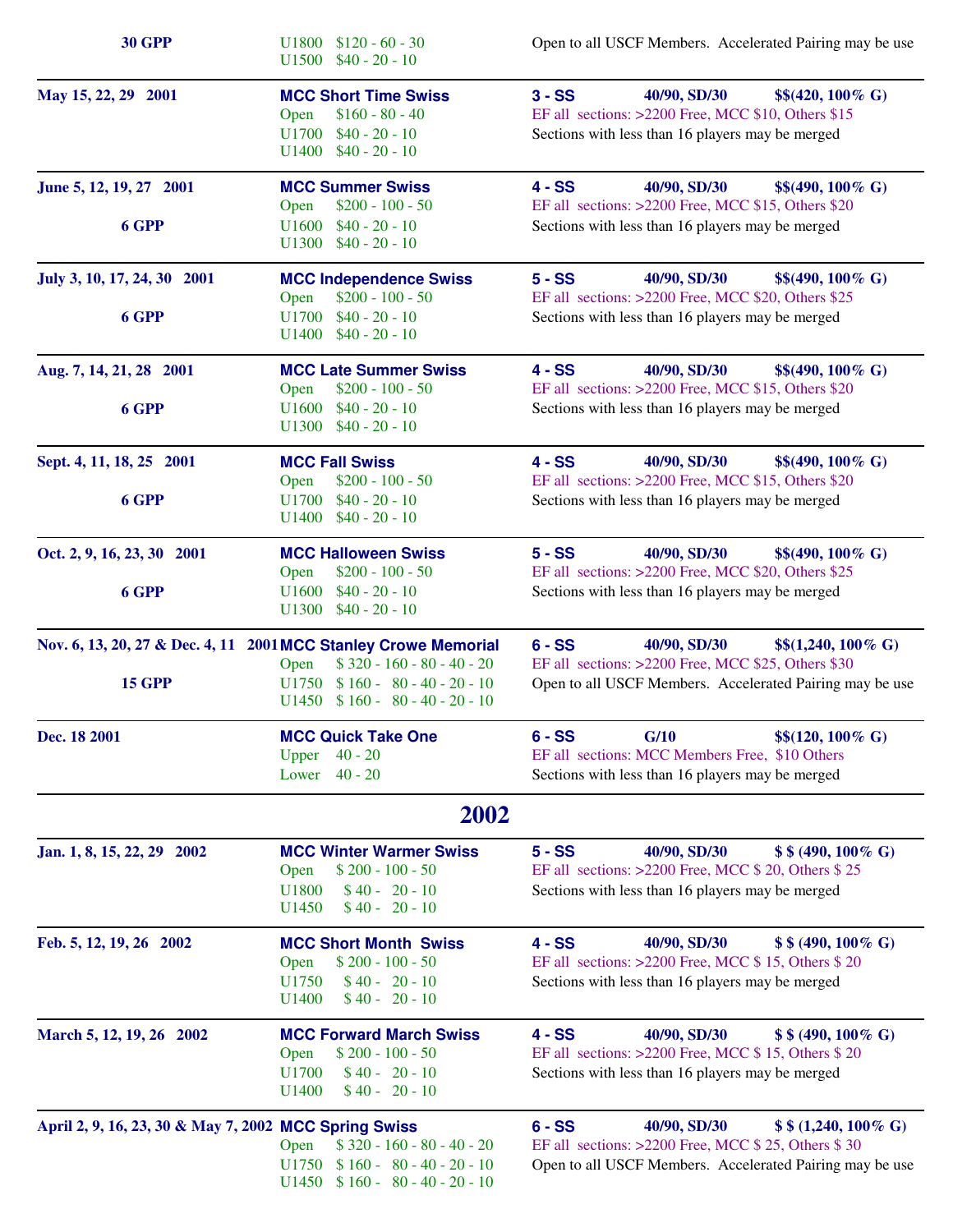| May 14, 21, 28 2002         | <b>MCC Short Time Swiss</b><br>$$160 - 80 - 40$<br>Open<br>U1700<br>$$40 - 20 - 10$<br>$$40 - 20 - 10$<br>U1400                                                                       | 40/90, SD/30<br>$3 - SS$<br>$$ 8 (420, 100\% \text{ G})$<br>EF all sections: >2200 Free, MCC \$ 10, Others \$ 15<br>Sections with less than 16 players may be merged    |
|-----------------------------|---------------------------------------------------------------------------------------------------------------------------------------------------------------------------------------|-------------------------------------------------------------------------------------------------------------------------------------------------------------------------|
| June 4, 11, 18, 25 2002     | <b>MCC Summer Swiss</b><br>$$200 - 100 - 50$<br>Open<br>U1700<br>$$40 - 20 - 10$<br>U <sub>1400</sub><br>$$40 - 20 - 10$                                                              | $4 - SS$<br>40/90, SD/30<br>$$ $ (490, 100 % G)<br>EF all sections: $>2200$ Free, MCC \$15, Others \$20<br>Sections with less than 16 players may be merged             |
| July 2, 9, 16, 23, 30 2002  | <b>MCC Independence Swiss</b><br>$$200 - 100 - 50$<br>Open<br>$$40 - 20 - 10$<br>U1800<br>$$40 - 20 - 10$<br>U <sub>1450</sub>                                                        | $5 - SS$<br>40/90, SD/30<br>$$ $ (490, 100 % G)<br>EF all sections: >2200 Free, MCC \$ 20, Others \$ 25<br>Sections with less than 16 players may be merged             |
| Aug. 6, 13, 20, 27 2002     | <b>MCC Late Summer Swiss</b><br>$$200 - 100 - 50$<br>Open<br>$$40 - 20 - 10$<br>U1750<br>$$40 - 20 - 10$<br>U1400                                                                     | $4 - SS$<br>40/90, SD/30<br>$$ 8(490, 100\% \text{ G})$<br>EF all sections: >2200 Free, MCC \$15, Others \$20<br>Sections with less than 16 players may be merged       |
| Sept. 3, 10, 17, 24 2002    | <b>MCC Fall Swiss</b><br>$$200 - 100 - 50$<br>Open<br>$$40 - 20 - 10$<br>U1700<br>$$40 - 20 - 10$<br>U1400                                                                            | $4 - SS$<br>40/90, SD/30<br>$$ $ \$ (490, 100 % G)<br>EF all sections: >2200 Free, MCC \$15, Others \$20<br>Sections with less than 16 players may be merged            |
| Oct. 1, 8, 15, 22, 29 2002  | <b>MCC Halloween Swiss</b><br>$$200 - 100 - 50$<br>Open<br>$$80 - 50 - 30$<br>U1800<br>U <sub>1450</sub><br>$$50 - 30 - 20$                                                           | $5 - SS$<br>40/90, SD/30<br>$$ $ (610, 100 % G)<br>EF all sections: >2200 Free, MCC \$ 20, Others \$ 25<br>Sections with less than 16 players may be merged             |
|                             | Nov. 5, 12, 19, 26 & Dec. 3, 10 2002 MCC Stanley Crowe Memorial<br>$$320 - 160 - 80 - 40 - 20$<br>Open<br>$U1750$ \$160 - 80 - 40 - 20 - 10<br>$U1450 \quad $160 - 80 - 40 - 20 - 10$ | $6 - SS$<br>40/90, SD/30<br>\$ \$ (1,240, 100% G)<br>EF all sections: >2200 Free, MCC \$ 25, Others \$ 30<br>Open to all USCF Members. Accelerated Pairing may be use   |
| Dec 17, 2002                | <b>MCC Quick Take One</b><br>Upper $$40 - 20$<br>Lower $$40 - 20$                                                                                                                     | $6 - SS$<br>G/10<br>$$$(120, 100\% \text{ G})$$<br>EF all sections: MCC Members Free, \$10 Others<br>Sections with less than 16 players may be merged                   |
|                             | 2003                                                                                                                                                                                  |                                                                                                                                                                         |
| January 7, 14, 21, 28 2003  | <b>MCC Winter Warmer Swiss</b><br>$$200 - 100 - 50$<br>Open<br>$$80 - 50 - 30$<br>U1800<br>$$50 - 30 - 20$<br>U <sub>1450</sub>                                                       | 40/90, SD/30<br>$$ $ (610, 100% G)<br>$4 - SS$<br>EF all sections: >2200 Free, MCC \$15, Others \$20<br>Sections with less than 16 players may be merged                |
| February 4, 11, 18, 25 2003 | <b>MCC Short Month Swiss</b><br>$$200 - 100 - 50$<br>Open<br>U1750<br>$$80 - 50 - 30$<br>U <sub>1400</sub><br>$$50 - 30 - 20$                                                         | $4 - SS$<br>40/90, SD/30<br>$$ 8(610, 100\% \text{ G})$<br>EF all sections: $>2200$ Free, MCC \$15, Others \$20<br>Sections with less than 16 players may be merged     |
| March 4, 11, 18, 25 2003    | <b>MCC Forward March Swiss</b><br>$$200 - 100 - 50$<br>Open<br>U1700<br>$$80 - 50 - 30$<br>U1400<br>$$50 - 30 - 20$                                                                   | $4 - SS$<br>40/90, SD/30<br>$$ 8(610, 100\% \text{ G})$<br>EF all sections: >2200 Free, MCC \$15, Others \$20<br>Sections with less than 16 players may be merged       |
| April 1, 8, 15, 22, 29 2003 | <b>MCC Spring Swiss</b><br>$$320 - 160 - 80 - 40 - 20$<br>Open<br>$$180 - 100 - 60 - 30 - 20$<br>U1750<br>$U1450$ \$ 140 - 80 - 50 - 30 - 20                                          | 40/90, SD/30<br>$5 - SS$<br>$$ $ \$ (1,330, 100% G)<br>EF all sections: >2200 Free, MCC \$ 20, Others \$ 25<br>Open to all USCF Members. Accelerated Pairing may be use |
| May 6, 13, 20, 27 2003      | <b>MCC May Swiss</b>                                                                                                                                                                  | 40/90, SD/30<br>\$ \$ (610, 100% G)<br>$4 - SS$                                                                                                                         |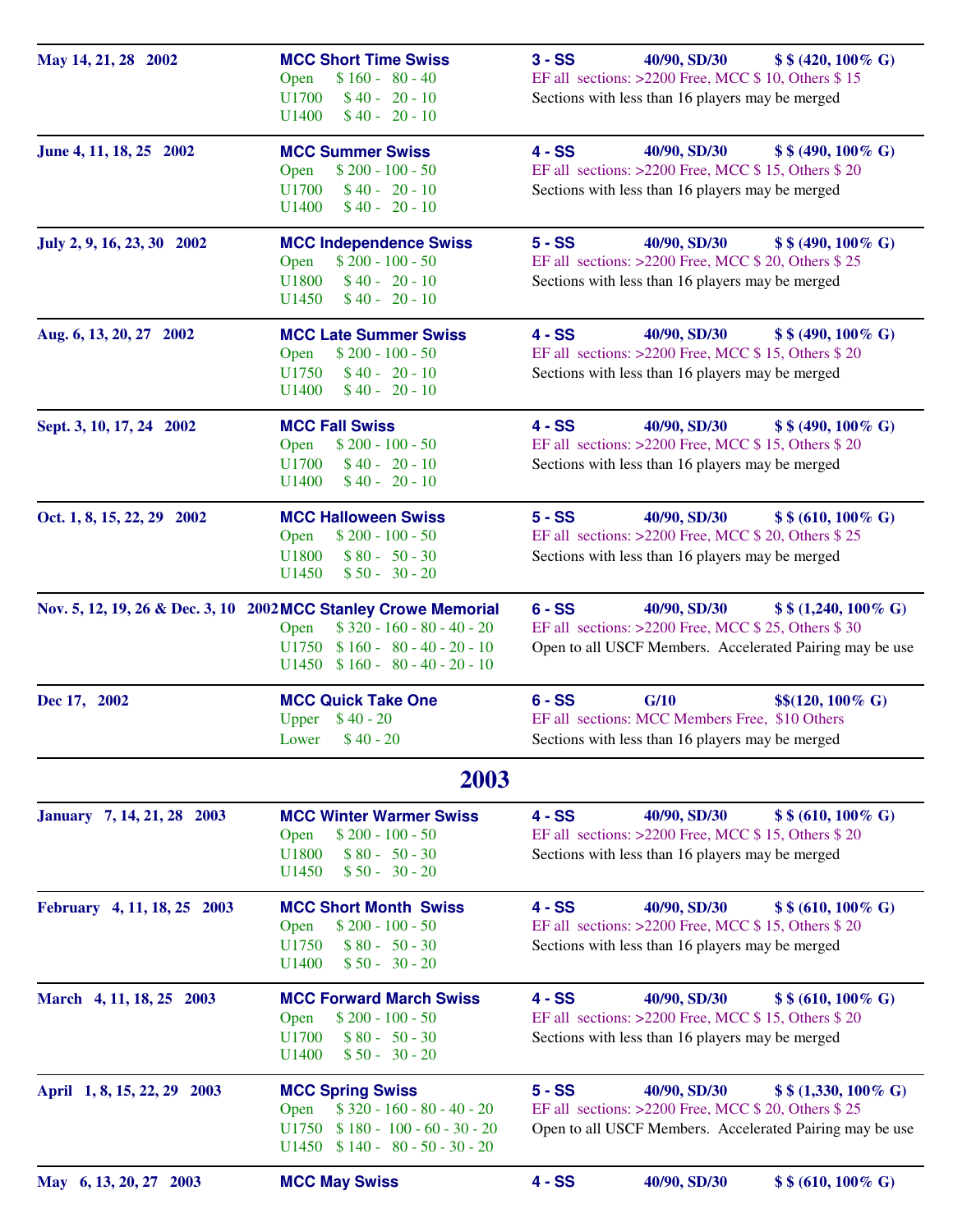|                                                          | $$200 - 100 - 50$<br>Open<br>U1800<br>$$80 - 50 - 30$<br>U <sub>1450</sub><br>$$50 - 30 - 20$                                                                                         | EF all sections: $>2200$ Free, MCC \$ 15, Others \$ 20<br>Sections with less than 16 players may be merged                                                  |
|----------------------------------------------------------|---------------------------------------------------------------------------------------------------------------------------------------------------------------------------------------|-------------------------------------------------------------------------------------------------------------------------------------------------------------|
| June 3, 10, 17, 24 2003                                  | <b>MCC Summer Swiss</b><br>$$200 - 100 - 50$<br>Open<br>U1750<br>$$80 - 50 - 30$<br>U1400<br>$$50 - 30 - 20$                                                                          | $4 - SS$<br>40/90, SD/30<br>$$ $ (610, 100 % G)<br>EF all sections: $>2200$ Free, MCC \$15, Others \$20<br>Sections with less than 16 players may be merged |
| July 1, 8, 15, 22<br>2003                                | <b>MCC Independence Swiss</b><br>$$200 - 100 - 50$<br>Open<br>$$80 - 50 - 30$<br>U1700<br>U <sub>1400</sub><br>$$50 - 30 - 20$                                                        | 40/90, SD/30<br>$4 - SS$<br>$$ $ (610, 100 % G)<br>EF all sections: >2200 Free, MCC \$15, Others \$20<br>Sections with less than 16 players may be merged   |
| <b>July 29, 2003</b>                                     | <b>MCC 20th Anniversary</b><br><b>Celebration</b>                                                                                                                                     | EF all sections:                                                                                                                                            |
| August 5, 12, 19, 26 2003                                | <b>MCC Late Summer Swiss</b><br>$$200 - 100 - 50$<br>Open<br>U1800<br>$$80 - 50 - 30$<br>U <sub>1450</sub><br>$$50 - 30 - 20$                                                         | $4 - SS$<br>40/90, SD/30<br>$$ $ (610, 100 % G)<br>EF all sections: >2200 Free, MCC \$15, Others \$20<br>Sections with less than 16 players may be merged   |
| September 2, 9, 16, 23, 30 2003                          | <b>MCC Fall Swiss</b><br>$$200 - 100 - 50$<br>Open<br>U1750<br>$$80 - 50 - 30$<br>U1400<br>$$50 - 30 - 20$                                                                            | $5 - SS$<br>40/90, SD/30<br>\$\$(610, 100% G)<br>EF all sections: >2200 Free, MCC \$ 20, Others \$ 25<br>Sections with less than 16 players may be merged   |
| October 7, 14, 21, 28 2003                               | <b>MCC Halloween Swiss</b><br>$$200 - 120 - 80$<br>Open<br>$$100 - 60 - 30$<br>U1850<br>$\mathbf{\$}$<br>$60 - 40 - 20$<br>U <sub>1550</sub><br>U1250<br>$$40 - 30 - 20$              | $4 - SS$<br>40/90, SD/30<br>$$8(800, 100\% \text{ G})$<br>EF all sections: Masters Free, MCC \$15, Others \$20                                              |
| November 4, 11, 18, 25 & Dec 2 2 MCC Stan Crowe Memorial | $$400 - 250 - 150$<br>Open<br>$$250 - 150 - 100$<br>U1750<br>$U1450$ \$ 150 - 100 - 50                                                                                                | $5 - SS$<br>40/90, SD/30<br>\$\$ (1,600, 100% G)<br>EF all sections: Masters Free, MCC \$ 20, Others \$ 25                                                  |
| December 9, 16, 23, 30 2003                              | <b>MCC Holiday Swiss</b><br>$$200 - 120 - 80$<br>Open<br>U1800<br>$$100 - 60 - 30$<br>$60 - 40 - 20$<br>U <sub>1500</sub><br>$\mathbf{\$}$<br>$40 - 30 - 20$<br>U1200<br>$\mathbb{S}$ | $4 - SS$<br>40/90, SD/30<br>$$8(800, 100\% \text{ G})$<br>EF all sections: Masters Free, MCC \$15, Others \$20                                              |
|                                                          | 2004                                                                                                                                                                                  |                                                                                                                                                             |
| January 6, 13, 20, 27 2004                               | <b>MCC Winter Warmer Swiss</b><br>$$200 - 120 - 80$<br>Open<br>U1850<br>$$100 - 60 - 30$<br>U <sub>1550</sub><br>$$60 - 40 - 20$<br>U1250<br>$$40 - 30 - 20$                          | $4 - SS$<br>40/90, SD/30<br>\$\$ (800, 100% G)<br>EF all sections: Masters Free, MCC \$15, Others \$20                                                      |
| February 3, 10, 17, 24 2004                              | <b>MCC Leap Year Swiss</b><br>$$200 - 120 - 80$<br>Open<br>$$100 - 60 - 30$<br>U1900<br>$60 - 40 - 20$<br>U1600<br>$\mathbb{S}$<br>U1300<br>$$40 - 30 - 20$                           | $4 - SS$<br>40/90, SD/30<br>\$\$ (800, 100% G)<br>EF all sections: Masters Free, MCC \$15, Others \$20                                                      |
| March 2, 9, 16, 23, 30 2004                              | <b>MCC 2004 Club Championship</b><br>Champ \$300 - 200 - 100                                                                                                                          | $5 - RR$<br>40/90, SD/30<br>$$6(600, 100\% \text{ G})$$<br>EF all sections: All Invited Participants Play for Free<br>Club Qualifer winners only            |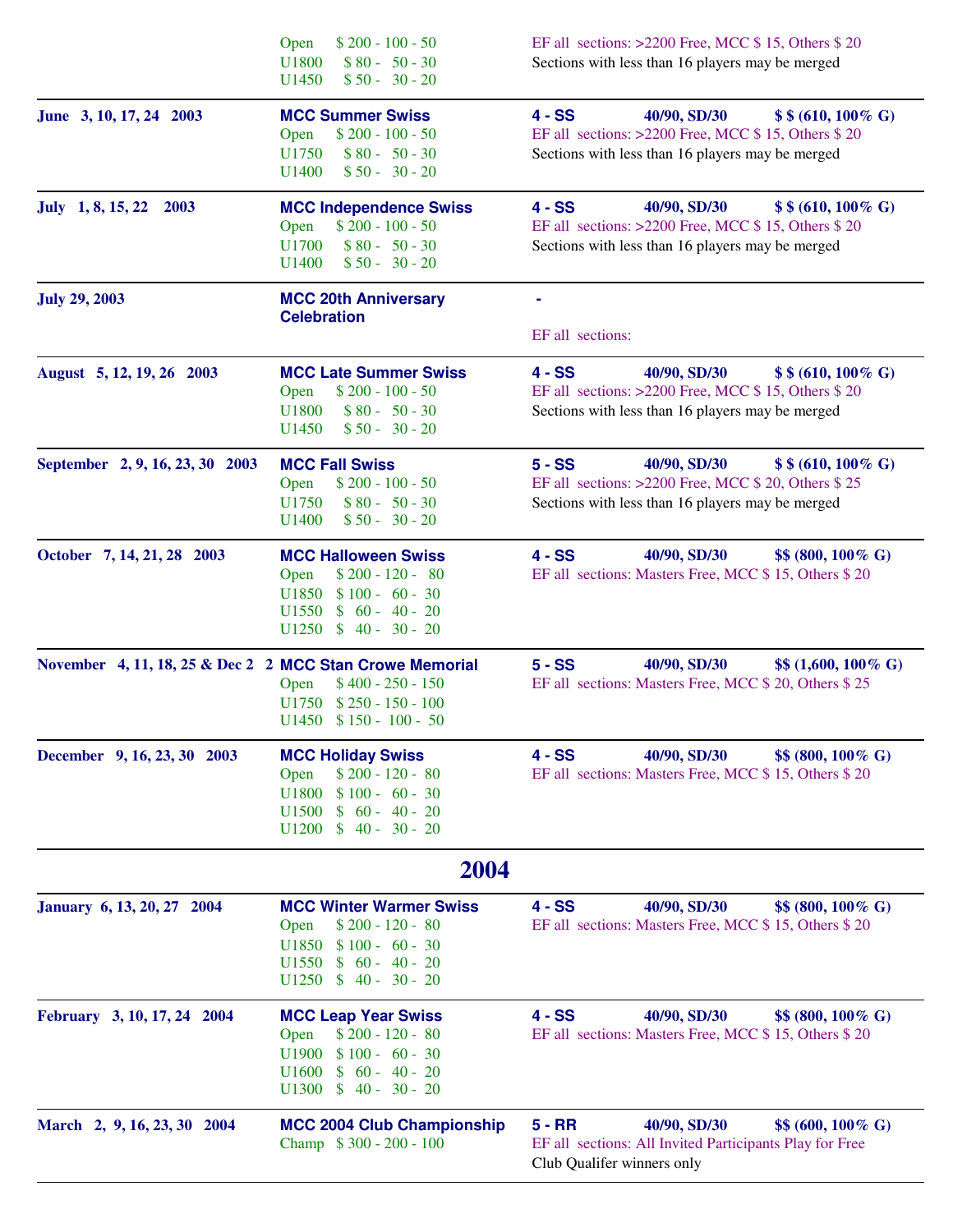| March 2, 9, 16, 23, 30 2004    | <b>MCC March Forward Swiss</b><br>$$250 - 150 - 100$<br>Open<br>$U1700 \quad $150 - 100 - 50$<br>$U1350 \quad $100 - 60 - 40$                                           | 40/90, SD/30<br>$5 - SS$<br>$$ (1,000, 100\% \text{ G})$<br>EF all sections: Masters Free, MCC \$ 20, Others \$ 25                                            |
|--------------------------------|-------------------------------------------------------------------------------------------------------------------------------------------------------------------------|---------------------------------------------------------------------------------------------------------------------------------------------------------------|
| April 6, 13, 20, 27 2004       | <b>MCC Spring Swiss</b><br>$$200 - 120 - 80$<br>Open<br>$U1850$ \$100 - 60 - 30<br>$U1550 \t $60 - 40 - 20$<br>$U1250 \quad $40 - 30 - 20$                              | 40/90, SD/30<br>\$\$ (800, 100% G)<br>$4 - SS$<br>EF all sections: Masters Free, MCC \$15, Others \$20                                                        |
| May 4, 11, 18, 25 2004         | <b>MCC May Swiss</b><br>$$200 - 120 - 80$<br>Open<br>$$100 - 60 - 30$<br>U1800<br>$$60 - 40 - 20$<br>U1500<br>$U1200 \quad $40 - 30 - 20$                               | 40/90, SD/30<br>$4 - SS$<br>$$8(800, 100\% \text{ G})$<br>EF all sections: Masters Free, MCC \$15, Others \$20                                                |
| June 1, 8, 15, 22, 29 2004     | <b>MCC Summer Swiss</b><br>$$250 - 150 - 100$<br>Open<br>$U1700 \t $150 - 100 - 50$<br>$U1400 \quad $100 - 60 - 40$                                                     | $5 - SS$<br>40/90, SD/30<br>$$ (1,000, 100\% \text{ G})$<br>EF all sections: Masters Free, MCC \$ 20, Others \$ 25                                            |
| July 6, 13, 20, 27 2004        | <b>MCC Independence Swiss</b><br>$$200 - 120 - 80$<br>Open<br>$$100 - 60 - 30$<br>U1850<br>$$60 - 40 - 20$<br>U <sub>1550</sub><br>$U1250$ \$ 40 - 30 - 20              | $4 - SS$<br>40/90, SD/30<br>$$8(800, 100\% \text{ G})$<br>EF all sections: Masters Free, MCC \$15, Others \$20                                                |
| August 3, 10, 17, 24, 31 2004  | <b>MCC Late Summer Swiss</b><br>Open<br>$$250 - 150 - 100$<br>$U1800 \quad $150 - 100 - 50$<br>$U1450 \quad $100 - 60 - 40$                                             | $5 - SS$<br>40/90, SD/30<br>$$ (1,000, 100\% \text{ G})$<br>EF all sections: Masters Free, MCC \$ 20, Others \$ 25                                            |
| September 7, 14, 21, 28 2004   | <b>MCC Fall Swiss</b><br>$$200 - 120 - 80$<br>Open<br>$$100 - 60 - 30$<br>U1900<br>$60 - 40 - 20$<br>U1600<br>$\mathbf{s}$<br>$U1300 \quad $40 - 30 - 20$               | 40/90, SD/30<br>$4 - SS$<br>$$8(800, 100\% \text{ G})$<br>EF all sections: Masters Free, MCC \$15, Others \$20                                                |
| October 5, 12, 19, 26 2004     | <b>MCC Halloween Swiss</b><br>$$200 - 120 - 80$<br>Open<br>U1850<br>$$100 - 60 - 30$<br>$$60 - 40 - 20$<br>U <sub>1550</sub><br>$$40 - 30 - 20$<br>U1250                | 40/90, SD/30<br>$4 - SS$<br>\$\$ (800, 100% G)<br>EF all sections: Masters Free, MCC \$15, Others \$20                                                        |
| November 2, 9, 16, 23, 30 2004 | <b>MCC Stan Crowe Memorial</b><br>$$400 - 250 - 150$<br>Open<br>$U1750$ \$ 250 - 150 - 100<br>$U1450$ \$ 150 - 100 - 50                                                 | $5 - SS$<br>40/90, SD/30<br>$$ 1,600, 100\% \text{ G}$<br>EF all sections: Masters Free, MCC \$ 20, Others \$ 25                                              |
| December 7, 14, 21, 28 2004    | <b>MCC Holiday Swiss</b><br>$$200 - 120 - 80$<br>Open<br>U1800<br>$$100 - 60 - 30$<br>$$60 - 40 - 20$<br>U <sub>1500</sub><br>$$40 - 30 - 20$<br>U1200                  | $4 - SS$<br>40/90, SD/30<br>$$8(800, 100\% \text{ G})$<br>EF all sections: Masters Free, MCC \$15, Others \$20                                                |
|                                | 2005                                                                                                                                                                    |                                                                                                                                                               |
| January 4, 11, 18, 25 2005     | <b>MCC Winter Warmer Swiss</b><br>$$200 - 120 - 80$<br>Open<br>U <sub>1850</sub><br>$$110 - 70 - 40$<br>$$60 - 40 - 30$<br>U <sub>1550</sub><br>$U1250$ \$ 40 - 30 - 20 | $4 - SS$<br>40/90, SD/30<br>$$8(840, 100\% \text{ G})$<br>EF all sections: Masters Free, MCC \$15, Others \$20<br>ChPts: Open: 64-32-16 U1850: 24-12 U1550: 8 |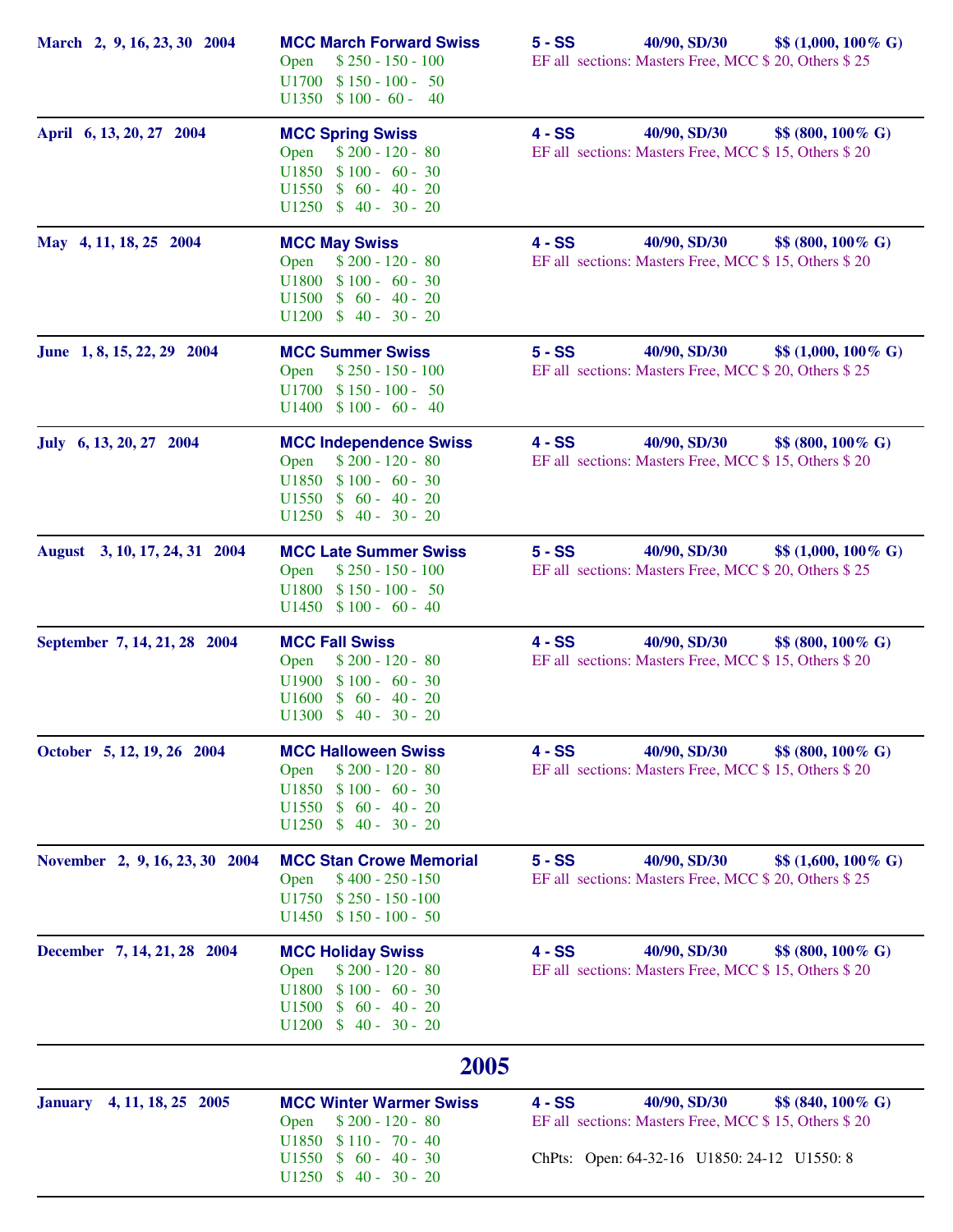| February 1, 8, 15, 22 2005     | <b>MCC Valentine Swiss</b><br>$$200 - 120 - 80$<br>Open<br>$U1900 \quad $110 - 70 - 40$        | 40/90, SD/30<br>$4 - SS$<br>\$\$ (840, 100% G)<br>EF all sections: Masters Free, MCC \$15, Others \$20            |
|--------------------------------|------------------------------------------------------------------------------------------------|-------------------------------------------------------------------------------------------------------------------|
|                                | $U1650 \t $ 60 - 40 - 30$<br>$U1350 \quad $40 - 30 - 20$                                       | ChPts: Open: 64-32-16 U1900: 24-12 U1650: 8                                                                       |
| March 1, 8, 15, 22, 29 2005    | <b>MCC Club Championships</b><br>Club C $$300 - 200 - 100$                                     | 40/90, SD/30<br>$5 - RR$<br>\$\$ (900, 100% G)<br>EF all sections: Club Champ. Free, Class \$20                   |
|                                | Class C \$150 - 100 - 50                                                                       | ChPts: Club Championship: 100-60-40-30-20-10 C                                                                    |
| March 1, 8, 15, 22, 29 2005    | <b>MCC March Forward Swiss</b><br>$$180 - 120 - 60$<br>Open<br>$U1700 \t $120 - 80 - 40$       | $5 - SS$<br>40/90, SD/30<br>$$\$$ (760, 100\% G)<br>EF all sections: Masters Free, MCC \$ 20, Others \$ 25        |
|                                | $U1400 \t $80 - 50 - 30$                                                                       | ChPts: Open: 60-30-15 U1700: 30-15 U1400: 10                                                                      |
| April 5, 12, 19, 26 2005       | <b>MCC Spring Swiss</b><br>$$200 - 120 - 80$<br>Open<br>$U1850$ \$110 - 70 - 40                | $4 - SS$<br>40/90, SD/30<br>$$8(840, 100\% \text{ G})$$<br>EF all sections: Masters Free, MCC \$15, Others \$20   |
|                                | $U1600 \t $ 60 - 40 - 30$<br>$U1300 \t $ 40 - 30 - 20$                                         | ChPts: Open: 64-32-16 U1850: 24-12 U1600: 8                                                                       |
| May 3, 10, 17, 24, 31 2005     | <b>MCC 22nd Anniversary Swiss</b><br>$$250 - 150 - 100$<br>Open                                | $5 - SS$<br>40/90, SD/30<br>$$ (1000, 100\% \text{ G})$<br>EF all sections: Masters Free, MCC \$ 20, Others \$ 25 |
|                                | $U1750$ \$150 - 100 - 50<br>$U1400 \quad $100 - 60 - 40$                                       | ChPts: Open: 80-40-20 U1750: 30-15 U1400: 10                                                                      |
| June 7, 14, 21, 28 2005        | <b>MCC Summer Solstice Swiss</b><br>$$200 - 120 - 80$<br>Open                                  | $4 - SS$<br>40/90, SD/30<br>$$8(840, 100\% \text{ G})$<br>EF all sections: Masters Free, MCC \$15, Others \$20    |
|                                | $U1900 \quad $110 - 70 - 40$<br>$U1650 \t$ 60 - 40 - 30$<br>$U1350 \quad $40 - 30 - 20$        | ChPts: Open: 64-32-16 U1900: 24-12 U1650: 8                                                                       |
| July 5, 12, 19, 26 2005        | <b>MCC Independence Swiss</b><br>$$150 - 100 - 50$<br>Open                                     | 40/90, SD/30<br>$4 - SS$<br>$$6(670, 100\% \text{ G})$$<br>EF all sections: Masters Free, MCC \$15, Others \$20   |
|                                | U1850 \$ 90 - 60 - 30<br>$U1600 \t $ 60 - 40 - 20$<br>$U1300 \t $ 40 - 20 - 10$                | ChPts: Open: 64-32-16 U1850: 24-12 U1600: 8                                                                       |
| August 2, 9, 16, 23, 30 2005   | <b>MCC Summer Vacation Swiss</b>                                                               | $5 - SS$<br>40/90, SD/30<br>$$8(800, 100\% \text{ G})$                                                            |
|                                | $$200 - 120 - 80$<br>Open<br>$$120 - 80 - 40$<br>U1800<br>U <sub>1450</sub><br>$$80 - 50 - 30$ | EF all sections: Masters Free, MCC \$ 20, Others \$ 25<br>ChPts: Open: 80-40-20 U1800: 30-15 U1450: 10            |
| September 6, 13, 20, 27 2005   | <b>MCC Fall Swiss</b><br>$$150 - 100 - 50$<br>Open<br>$$90 - 60 - 30$<br>U <sub>1900</sub>     | $4 - SS$<br>40/90, SD/30<br>\$\$ (670, 100% G)<br>EF all sections: Masters Free, MCC \$15, Others \$20            |
|                                | $$60 - 40 - 20$<br>U1650<br>$U1350 \quad $40 - 20 - 10$                                        | ChPts: Open: 64-32-16 U1900: 24-12 U1650: 8                                                                       |
| October 4, 11, 18, 25 2005     | <b>MCC Halloween Swiss</b><br>$$150 - 100 - 50$<br>Open                                        | $4 - SS$<br>40/90, SD/30<br>$$6(670, 100\% \text{ G})$$<br>EF all sections: Masters Free, MCC \$15, Others \$20   |
|                                | $$90 - 60 - 30$<br>U1850<br>$U1300 \t $ 40 - 20 - 10$                                          | ChPts: Open: 64-32-16 U1850: 24-12 U1600: 8                                                                       |
| November 1, 8, 15, 22, 29 2005 | <b>MCC Stanley Crowe Memorial</b><br>$$200 - 120 - 80$<br>Open<br>$$120 - 80 - 40$<br>U1750    | $5 - SS$<br>40/90, SD/30<br>\$\$ (800, 100% G)<br>EF all sections: Masters Free, MCC \$ 20, Others \$ 25          |
|                                | $U1450 \quad $80 - 50 - 30$                                                                    | ChPts: Open: 80-40-20 U1750: 30-15 U1450: 10                                                                      |
| December 6, 13, 20, 27 2005    | <b>MCC Holiday Swiss</b><br>$$150 - 100 - 50$<br>Open                                          | $4 - SS$<br>40/90, SD/30<br>\$\$ (670, 100% G)<br>EF all sections: Masters Free, MCC \$15, Others \$20            |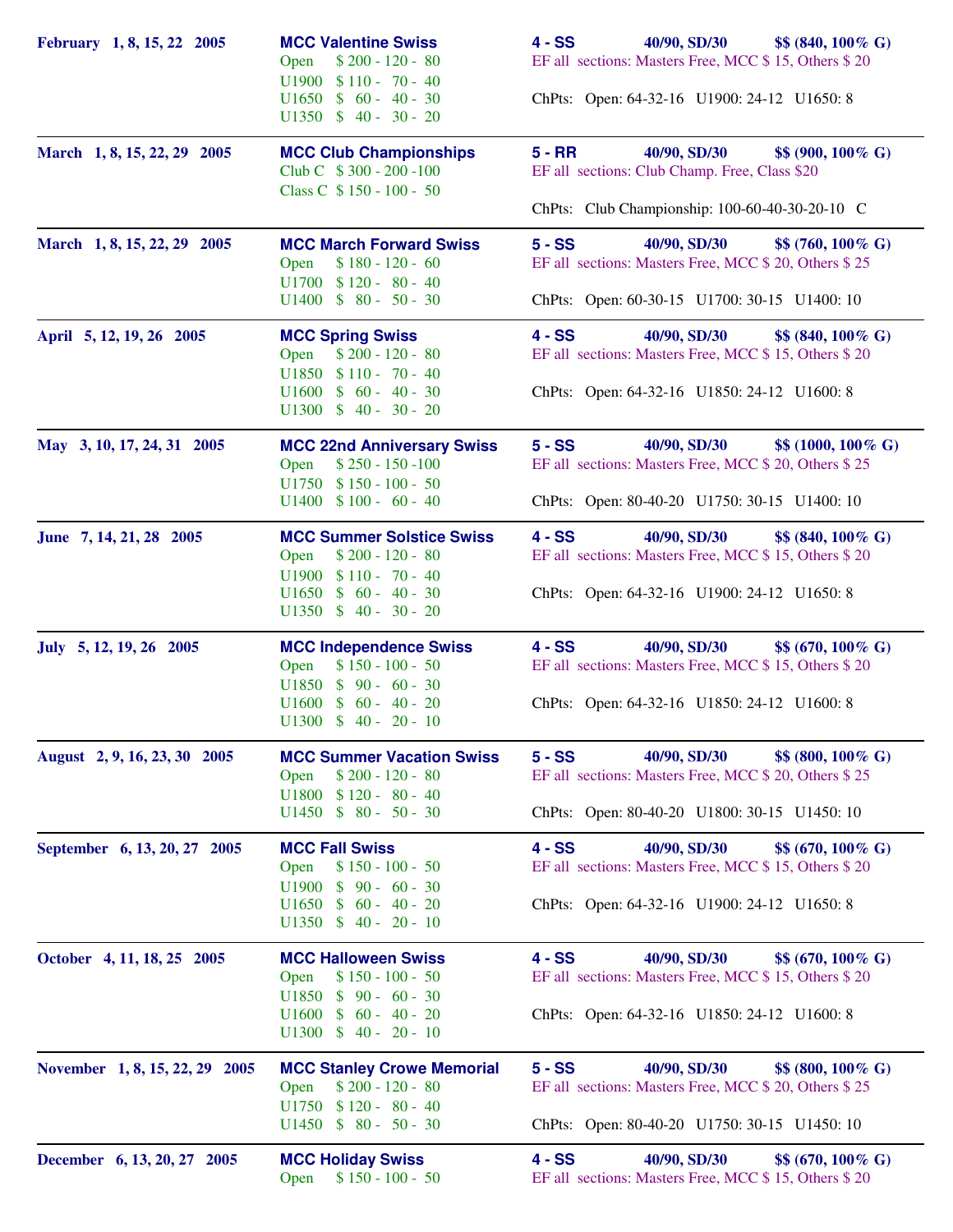U1850  $$ 90 - 60 - 30$ <br>U1600  $$ 60 - 40 - 20$ U1300 \$ 40 - 20 - 10

ChPts: Open: 64-32-16 U1850: 24-12 U1600: 8

| 2006                           |                                                                                                                                                                            |                                                                                                                                                                |  |
|--------------------------------|----------------------------------------------------------------------------------------------------------------------------------------------------------------------------|----------------------------------------------------------------------------------------------------------------------------------------------------------------|--|
| January 3, 10, 17, 24, 31 2006 | <b>MCC Winter Warmer Swiss</b><br>$$200 - 120 - 80$<br>Open<br><b>U1800</b><br>$$120 - 80 - 40$<br>$$80 - 50 - 30$<br>U1450                                                | $5 - SS$<br>\$\$ (800, 100% G)<br>40/90, SD/30<br>EF all sections: Masters Free, MCC \$ 20, Others \$ 25<br>ChPts: Open: 80-40-20 U1800: 30-15 U1450: 10       |  |
| February 7, 14, 21, 28 2006    | <b>MCC Valentine Swiss</b><br>$$150 - 100 - 50$<br>Open<br>$$90 - 60 - 30$<br>U1900<br>$$60 - 40 - 20$<br>U <sub>1650</sub><br>$$40 - 20 - 10$<br>U1350                    | $4 - SS$<br>40/90, SD/30<br>$$6(670, 100\% \text{ G})$$<br>EF all sections: Masters Free, MCC \$15, Others \$20<br>ChPts: Open: 64-32-16 U1900: 24-12 U1650: 8 |  |
| March 7, 14, 21, 28 2006       | <b>MCC March Forward Swiss</b><br>$$150 - 100 - 50$<br>Open<br>U1850<br>$$90 - 60 - 30$<br>$$60 - 40 - 20$<br>U <sub>1600</sub>                                            | $4 - SS$<br>40/90, SD/30<br>$$6(670, 100\% \text{ G})$$<br>EF all sections: Masters Free, MCC \$15, Others \$20<br>ChPts: Open: 64-32-16 U1850: 24-12 U1600: 8 |  |
| April 4, 11, 18, 25 2006       | <b>MCC Spring Swiss</b><br>$$150 - 100 - 50$<br>Open<br>$$90 - 60 - 30$<br>U1900<br>$60 - 40 - 20$<br>$\mathcal{S}$<br>U <sub>1650</sub><br>$U1350 \t $ 40 - 20 - 10$      | 40/90, SD/30<br>$4 - SS$<br>$$6(670, 100\% \text{ G})$$<br>EF all sections: Masters Free, MCC \$15, Others \$20<br>ChPts: Open: 64-32-16 U1900: 24-12 U1650: 8 |  |
| May 2, 9, 16, 23, 30 2006      | <b>MCC Club Championships</b><br>Club C \$200 - 120 - 80<br>Class C \$120 - 80 - 40                                                                                        | $5 - RR$<br>40/90, SD/30<br>$$6(640, 100\% \text{ G})$$<br>EF all sections: Club Champ. Free, Class \$20<br>ChPts: Club Championship: 100-60-40-30-20-10 C     |  |
| May 2, 9, 16, 23, 30 2006      | <b>MCC 23rd Anniversary Swiss</b><br>$$160 - 100 - 60$<br>Open<br>$$100 - 60 - 40$<br><b>U1700</b><br>$U1400 \t $ 70 - 40 - 30$                                            | $5 - SS$<br>40/90, SD/30<br>$$660, 100\% \text{ G}$<br>EF all sections: Masters Free, MCC \$ 20, Others \$ 25<br>ChPts: Open: 60-30-15 U1700: 30-15 U1400: 10  |  |
| June 6, 13, 20, 27 2006        | <b>MCC Summer Solstice Swiss</b><br>$$150 - 100 - 50$<br>Open<br>$U1850 \quad $90 - 60 - 30$<br>$U1600 \t $ 60 - 40 - 20$<br>U1300<br>$$40 - 20 - 10$                      | $4 - SS$<br>40/90, SD/30<br>$$ (670, 100\% \text{ G})$<br>EF all sections: Masters Free, MCC \$15, Others \$20<br>ChPts: Open: 64-32-16 U1850: 24-12 U1600: 8  |  |
| July 4, 11, 18, 25 2006        | <b>MCC Independence Swiss</b><br>$$150 - 100 - 50$<br>Open<br>U1900<br>$$90 - 60 - 30$<br>U <sub>1650</sub><br>$60 - 40 - 20$<br><sup>\$</sup><br>$$40 - 20 - 10$<br>U1350 | $4 - SS$<br>40/90, SD/30<br>\$\$ (670, 100% G)<br>EF all sections: Masters Free, MCC \$15, Others \$20<br>ChPts: Open: 64-32-16 U1900: 24-12 U1650: 8          |  |
| August 1, 8, 15, 22, 29 2006   | <b>MCC Summer Vacation Swiss</b><br>$$200 - 120 - 80$<br>Open<br>$$120 - 80 - 40$<br>U1750<br>$$80 - 50 - 30$<br>U1400                                                     | $5 - SS$<br>40/90, SD/30<br>\$\$ (800, 100% G)<br>EF all sections: Masters Free, MCC \$ 20, Others \$ 25<br>ChPts: Open: 80-40-20 U1750: 30-15 U1400: 10       |  |
| September 5, 12, 19, 26 2006   | <b>MCC Fall Swiss</b><br>$$150 - 100 - 50$<br>Open<br>U1850<br>$$90 - 60 - 30$<br>U1600<br>$60 - 40 - 20$<br><sup>\$</sup><br>$$40 - 20 - 10$<br>U1300                     | $4 - SS$<br>40/90, SD/30<br>$$6(670, 100\% \text{ G})$$<br>EF all sections: Masters Free, MCC \$15, Others \$20<br>ChPts: Open: 64-32-16 U1850: 24-12 U1600: 8 |  |
| October 3, 10, 17, 24, 31 2006 | <b>MCC Stanley Crowe Memorial</b>                                                                                                                                          | $5 - SS$<br>40/90, SD/30<br>\$\$ (800, 100% G)                                                                                                                 |  |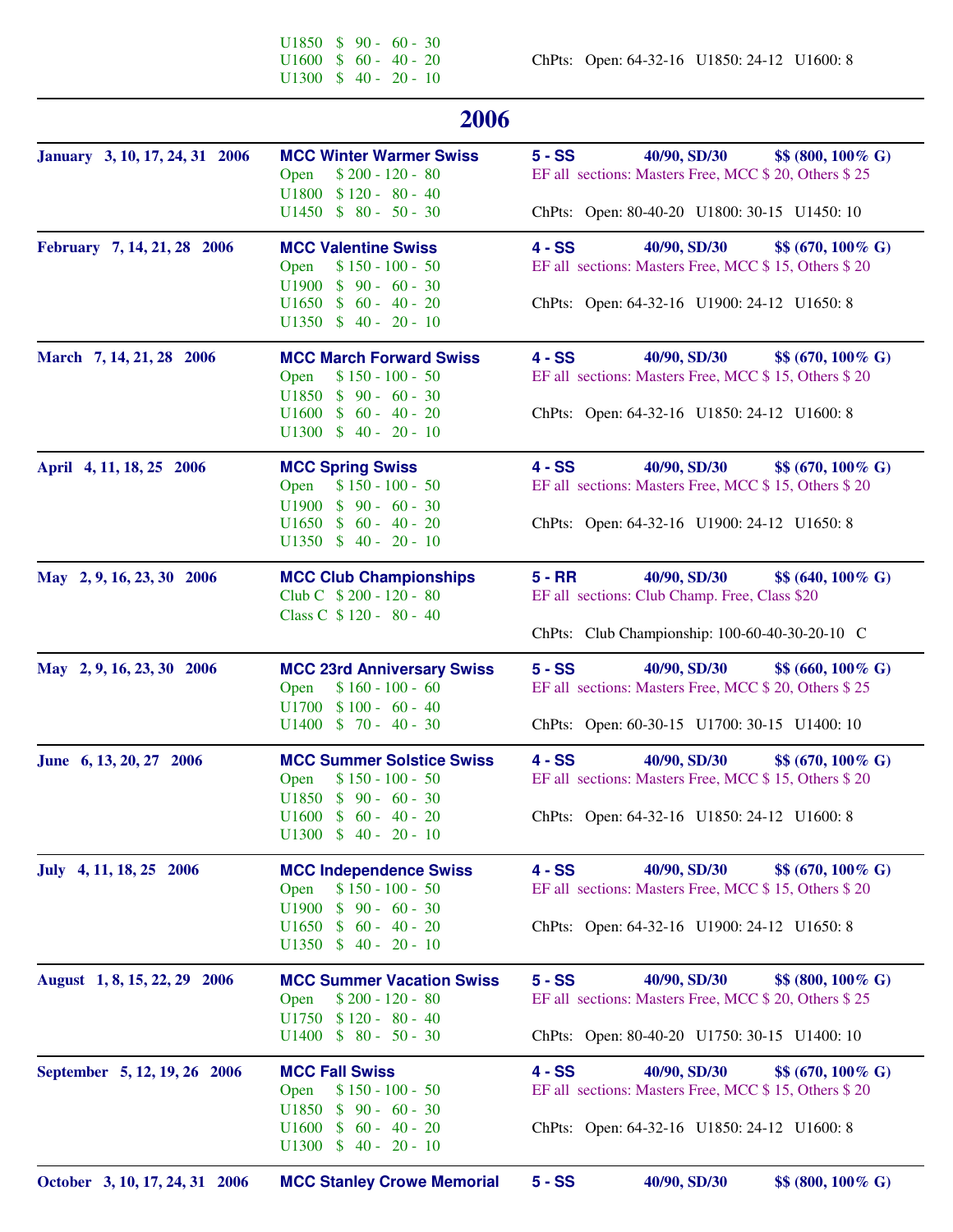|                                | $$200 - 120 - 80$<br>Open                                                                                               | EF all sections: Masters Free, MCC \$ 20, Others \$ 25                                                                                                                          |  |
|--------------------------------|-------------------------------------------------------------------------------------------------------------------------|---------------------------------------------------------------------------------------------------------------------------------------------------------------------------------|--|
|                                | $U1800 \quad $120 - 80 - 40$<br>$U1450 \t $80 - 50 - 30$                                                                | ChPts: Open: 80-40-20 U1800: 30-15 U1450: 10                                                                                                                                    |  |
| November 7, 14, 21, 28 2006    | <b>MCC Thanksgiving Swiss</b><br>$$150 - 100 - 50$<br>Open<br>$$90 - 60 - 30$<br>U1900                                  | 40/90, SD/30<br>$4 - SS$<br>$$ (670, 100\% \text{ G})$<br>EF all sections: Masters Free, MCC \$15, Others \$20                                                                  |  |
|                                | $U1650 \t $ 60 - 40 - 20$<br>$U1350 \t $ 40 - 20 - 10$                                                                  | ChPts: Open: 64-32-16 U1900: 24-12 U1650: 8                                                                                                                                     |  |
| December 5, 12, 19, 26 2006    | <b>MCC Holiday Swiss</b><br>$$150 - 100 - 50$<br>Open<br>$U1850 \t $ 90 - 60 - 30$                                      | $4 - SS$<br>40/90, SD/30<br>$$ (670, 100\% \text{ G})$<br>EF all sections: Masters Free, MCC \$15, Others \$20                                                                  |  |
|                                | $U1600 \t $ 60 - 40 - 20$<br>$U1300 \t $ 40 - 20 - 10$                                                                  | ChPts: Open: 64-32-16 U1850: 24-12 U1600: 8                                                                                                                                     |  |
|                                | 2007                                                                                                                    |                                                                                                                                                                                 |  |
| January 2, 9, 16, 23, 30, 2007 | <b>MCC Winter Warmer Swiss</b><br>Open<br>$$200 - 120 - 80$<br>$U1800 \t $120 - 80 - 40$                                | $5 - SS$<br>40/90, SD/30<br>$$$( 800, 100\% \text{ G})$<br>EF all sections: Masters Free, MCC \$20, Others \$25                                                                 |  |
|                                | $U1450 \t $80 - 50 - 30$                                                                                                | ChPts: Open: 80-50-30-20 U1800: 30-20-10 U14                                                                                                                                    |  |
| February 6, 13, 20, 27, 2007   | <b>MCC Groundhog Day Swiss</b><br>$$160 - 100 - 60$<br>Open<br>$U2000 \quad $100 - 60 - 40$<br>$U1700 \t$ 60 - 40 - 20$ | $4 - SS$<br>40/90, SD/30<br>\$\$ (710, 100% G)<br>EF all sections: Masters Free, MCC \$15, Others \$20<br>ChPts: Open: 64-40-24-16 U2000: 32-20-12 U17                          |  |
|                                | $U1400 \t $ 40 - 20 - 10$                                                                                               |                                                                                                                                                                                 |  |
| March 6, 13, 20, 27, 2007      | <b>MCC March Forward Swiss</b><br>$$160 - 100 - 60$<br>Open<br>$U1900 \t $100 - 60 - 40$                                | 40/90, SD/30<br>$4 - SS$<br>\$\$ (710, 100% G)<br>EF all sections: Masters Free, MCC \$15, Others \$20                                                                          |  |
|                                | $U1650 \t $ 60 - 40 - 20$<br>$U1350 \quad $40 - 20 - 10$                                                                | ChPts: Open: 64-40-24-16 U1900: 32-20-12 U16                                                                                                                                    |  |
| April 3, 10, 17, 24, 2007      | <b>MCC Spring Break Swiss</b><br>$$160 - 100 - 60$<br>Open<br>$U2000 \quad $100 - 60 - 40$                              | $4 - SS$<br>40/90, SD/30<br>\$\$ (710, 100% G)<br>EF all sections: Masters Free, MCC \$15, Others \$20                                                                          |  |
|                                | $U1700 \t $ 60 - 40 - 20$                                                                                               | ChPts: Open: 64-40-24-16 U2000: 32-20-12 U17                                                                                                                                    |  |
| May 1, 8, 15, 22, 29, 2007     | <b>MCC 24th Anniversary Swiss</b><br>$$160 - 100 - 60$<br>Open<br>$U1900 \quad $110 - 70 - 40$                          | 40/90, SD/30<br>$5 - SS$<br>$$$( 800, 100\% \text{ G})$<br>EF all sections: Masters Free, MCC \$20, Others \$25                                                                 |  |
|                                | $U1600 \t $ 80 - 50 - 30$<br>$U1350 \quad $50 - 30 - 20$                                                                | ChPts: Open: 50-30-20-10 U1900: 30-20-10 U16                                                                                                                                    |  |
| May 1, 8, 15, 22, 29, 2007     | <b>MCC Club Championships</b><br>Club<br>$$220 -140 - 80$<br>$$130 - 80 - 50$<br><b>Class</b>                           | $5 - RR$<br>40/90, SD/30<br>\$\$ (700, 100% G)<br>EF all sections: Club Champ. Free, Class \$20<br>Both sections by Invitation Only<br>ChPts: Club: 80-50-30-20 Class: 40-25-15 |  |
| June 5, 12, 19, 26, 2007       | <b>MCC Summer Solstice Swiss</b><br>$$160 - 100 - 60$<br>Open                                                           | $4 - SS$<br>40/90, SD/30<br>\$\$ (710, 100% G)<br>EF all sections: Masters Free, MCC \$15, Others \$20                                                                          |  |
|                                | $U1900 \quad $100 - 60 - 40$<br>$U1400 \quad $40 - 20 - 10$                                                             | ChPts: Open: 64-40-24-16 U1900: 32-20-12 U16                                                                                                                                    |  |
| July 3, 10, 17, 24, 31, 2007   | <b>MCC Independence Day Swiss</b><br>$$200 - 120 - 80$<br>Open<br>$$120 - 80 - 40$<br>U2000                             | $5 - SS$<br>40/90, SD/30<br>\$\$ (900, 100% G)<br>EF all sections: Masters Free, MCC \$20, Others \$25                                                                          |  |
|                                | $$80 - 50 - 30$<br>U1700<br>$U1400 \quad $50 - 30 - 20$                                                                 | ChPts: Open: 80-50-30-20 U1850: 40-25-15 U16                                                                                                                                    |  |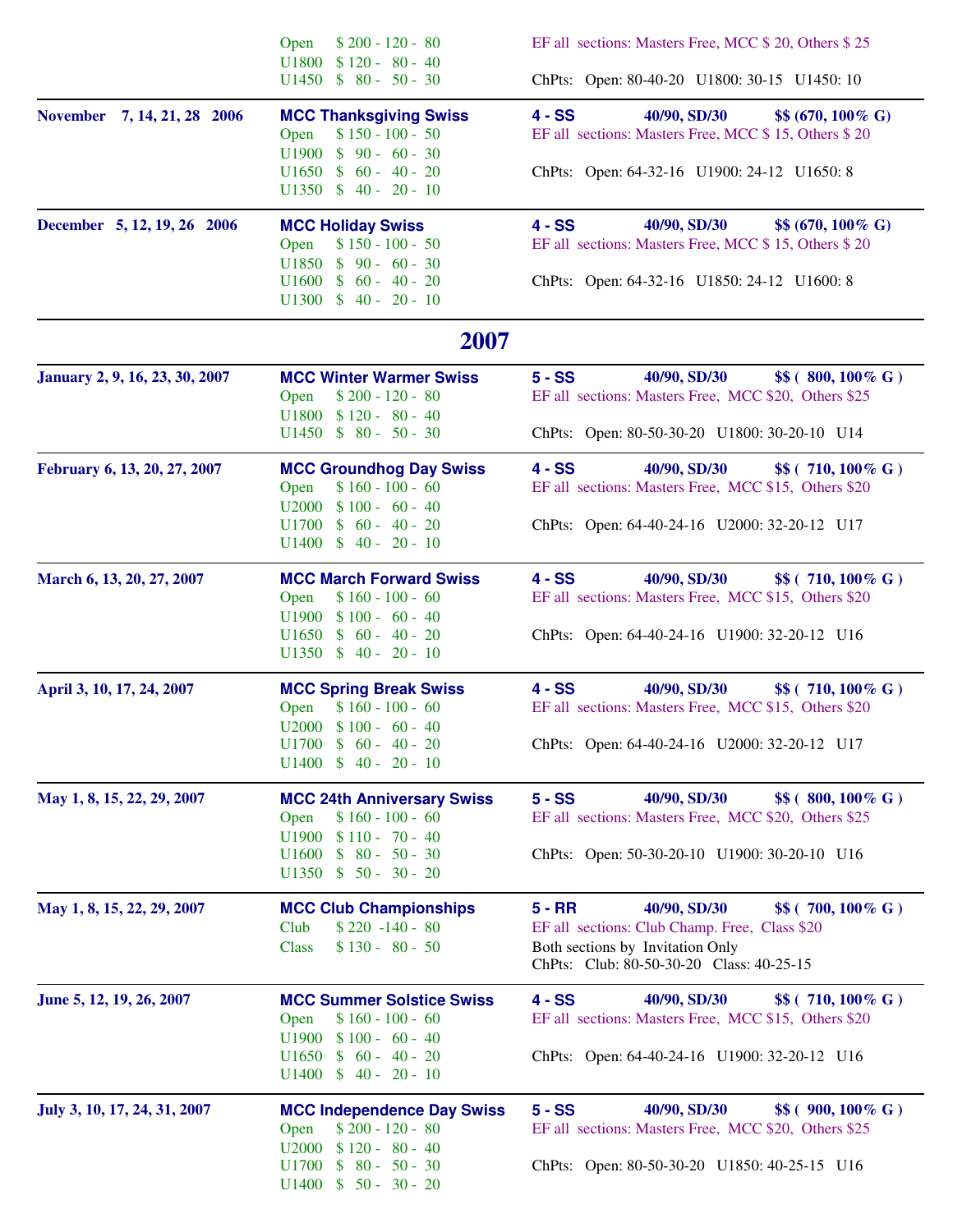| August 7, 14, 21, 28, 2007        | <b>MCC Summer Vacation Swiss</b><br>$$160 - 100 - 60$<br>Open<br>$U1900 \t $100 - 60 - 40$<br>$U1650 \t$ 60 - 40 - 20$<br>$U1400 \t $ 40 - 20 - 10$                 | $4 - SS$<br>40/90, SD/30<br>\$\$ (710, 100% G)<br>EF all sections: Masters Free, MCC \$15, Others \$20<br>ChPts: Open: 64-40-24-16 U1900: 32-20-12 U16                          |
|-----------------------------------|---------------------------------------------------------------------------------------------------------------------------------------------------------------------|---------------------------------------------------------------------------------------------------------------------------------------------------------------------------------|
| September 4, 11, 18, 25, 2007     | <b>MCC Back to School Swiss</b><br>$$160 - 100 - 60$<br>Open<br>$$100 - 60 - 40$<br>U2000<br>$$60 - 40 - 20$<br>U1700<br>$U1400 \t $ 40 - 20 - 10$                  | $4 - SS$<br>40/90, SD/30<br>\$\$ (710, 100% G)<br>EF all sections: Masters Free, MCC \$15, Others \$20<br>ChPts: Open: 64-40-24-16 U2000: 32-20-12 U17                          |
| October 2, 9, 16, 23, 30, 2007    | <b>MCC Trick or Treat Swiss</b><br>$$200 - 120 - 80$<br>Open<br>$U1900 \quad $120 - 80 - 40$<br>$$80 - 50 - 30$<br>U <sub>1650</sub><br>$U1350 \quad $50 - 30 - 20$ | $5 - SS$<br>40/90, SD/30<br>\$\$ (900, 100% G)<br>EF all sections: Masters Free, MCC \$20, Others \$25<br>ChPts: Open: 80-50-30-20 U1900: 40-25-15 U16                          |
| November 6, 13, 20, 27, Dec 4, 11 | <b>MCC Stanley Crowe Memorial</b><br>$$300 - 200 - 120$<br>Open<br>$U2000 \quad $200 - 120 - 80$<br>$$120 - 80 - 40$<br>U1700<br>$U1400 \t $ 70 - 40 - 30$          | $6 - SS$<br>40/90, SD/30<br>$$ (1420, 100\% \text{ G})$<br>EF all sections: Masters Free, MCC \$25, Others \$30<br>ChPts: Open: 96-60-36-24 U2000: 48-30-18 U17                 |
| <b>December 18, 2007</b>          | <b>MCC Quick Brown Fox Swiss</b><br>$$50 - 30 - 20$<br>Open<br>$U1600 \t $ 30 - 20 - 10$                                                                            | G/10<br>$7 - SS$<br>\$\$ (160, 100% G)<br>EF all sections: Masters Free, MCC \$5, Others \$10                                                                                   |
|                                   | 2008                                                                                                                                                                |                                                                                                                                                                                 |
| January 1, 8, 15, 22, 29, 2008    | <b>MCC New Year Swiss</b><br>$$200 - 120 - 80$<br>Open<br>$U2000 \quad $120 - 80 - 40$<br>$$80 - 50 - 30$<br>U1700<br>$U1450 \quad $50 - 30 - 20$                   | $5 - SS$<br>40/90, SD/30<br>\$\$ (900, 100% G)<br>EF all sections: Masters Free, MCC \$20, Others \$25<br>ChPts: Open: 80-50-30-20 U2000: 40-25-15 U17                          |
| February 5, 12, 19, 26, 2008      | <b>MCC Leap Year Swiss</b><br>Open \$160 - 100 - 60<br>$U1900 \quad $100 - 60 - 40$<br>$U1650 \t $ 60 - 40 - 20$<br>$U1400 \t $ 40 - 20 - 10$                       | 40/90, SD/30<br>$4 - SS$<br>\$\$ (710, 100% G)<br>EF all sections: Masters Free, MCC \$15, Others \$20<br>ChPts: Open: 64-40-24-16 U1900: 32-20-12 U16                          |
| March 4, 11, 18, 25, 2008         | <b>MCC Vernal Equinox Swiss</b><br>$$160 - 100 - 60$<br>Open<br>$U2000 \quad $100 - 60 - 40$<br>$U1700 \t$ 60 - 40 - 20$<br>$U1400 \t $ 40 - 20 - 10$               | 40/90, SD/30<br>$4 - SS$<br>\$\$ (710, 100% G)<br>EF all sections: Masters Free, MCC \$15, Others \$20<br>ChPts: Open: 64-40-24-16 U2000: 32-20-12 U17                          |
| April 1, 8, 15, 22, 29, 2008      | <b>MCC April Fools Swiss</b><br>Open<br>$$160 - 100 - 60$<br>$U1900 \quad $110 - 70 - 40$<br>U <sub>1600</sub><br>$$80 - 50 - 30$<br>$U1350 \quad $50 - 30 - 20$    | $5 - SS$<br>40/90, SD/30<br>\$\$ (800, 100% G)<br>EF all sections: Masters Free, MCC \$20, Others \$25<br>ChPts: Open: 50-30-20-10 U1900: 30-20-10 U16                          |
| April 1, 8, 15, 22, 29, 2008      | <b>MCC Club Championships</b><br>$$220 -140 - 80$<br>Open<br>$$130 - 80 - 50$<br><b>Class</b>                                                                       | $5 - RR$<br>40/90, SD/30<br>\$\$ (700, 100% G)<br>EF all sections: Club Champ. Free, Class \$20<br>Both sections by Invitation Only<br>ChPts: Open: 80-50-30-20 Class: 40-25-15 |
| May 6, 13, 20, 27, 2008           | <b>MCC 25th Anniversary Swiss</b><br>$$160 - 100 - 60$<br>Open<br>$U2000 \quad $100 - 60 - 40$                                                                      | $4 - SS$<br>40/90, SD/30<br>\$\$ (710, 100% G)<br>EF all sections: Masters Free, MCC \$15, Others \$20                                                                          |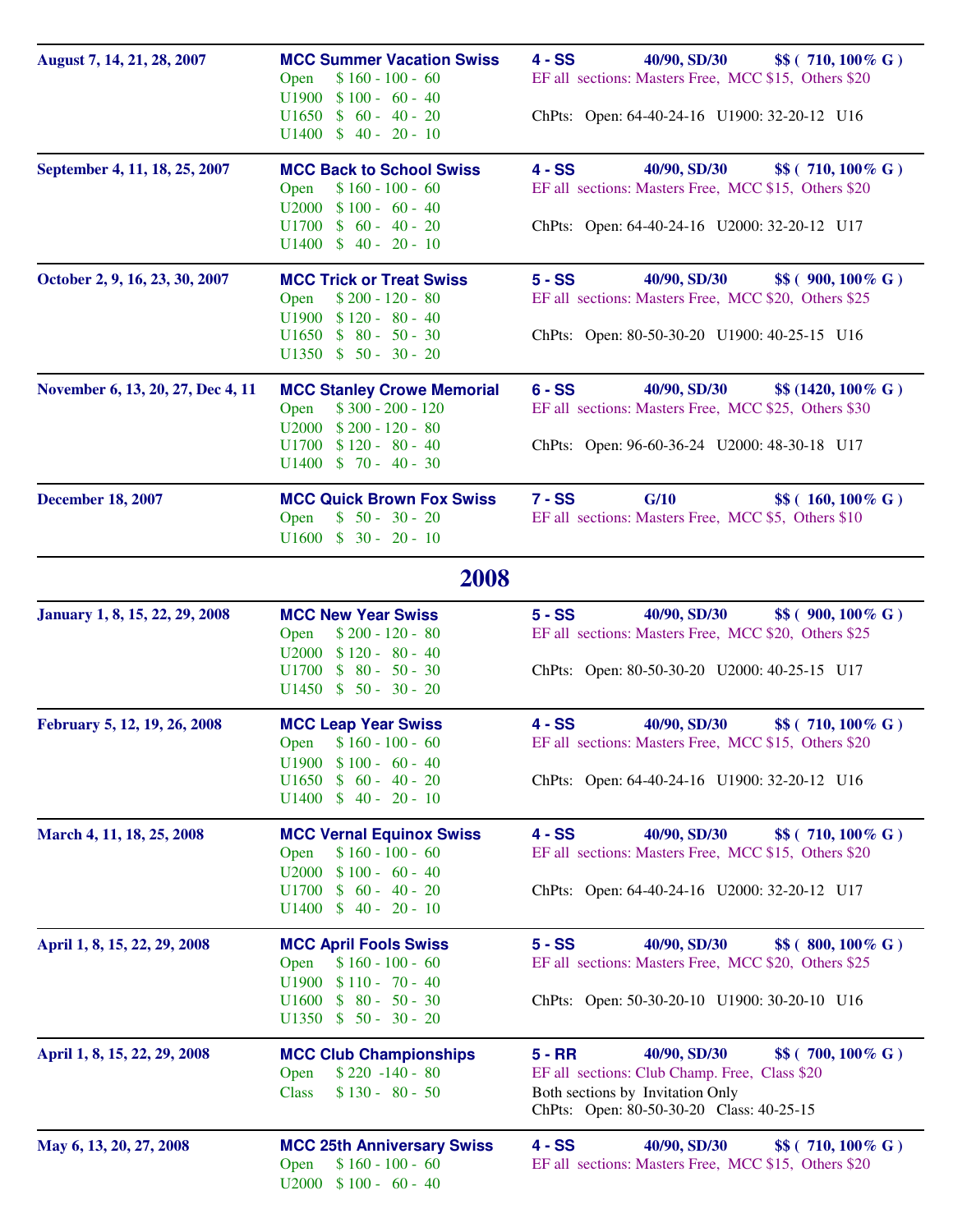|                                   | $U1700 \t$ 60 - 40 - 20$<br>$U1400 \t $ 40 - 20 - 10$                                                                                                       | ChPts: Open: 64-40-24-16 U2000: 32-20-12 U17                                                                                                           |
|-----------------------------------|-------------------------------------------------------------------------------------------------------------------------------------------------------------|--------------------------------------------------------------------------------------------------------------------------------------------------------|
| June 3, 10, 17, 24, 2008          | <b>MCC Summer Solstice Swiss</b><br>$$160 - 100 - 60$<br>Open<br>$U1900 \t $100 - 60 - 40$<br>$U1650 \t$ 60 - 40 - 20$<br>$U1350 \quad $40 - 20 - 10$       | 40/90, SD/30<br>$4 - SS$<br>\$\$ (710, 100% G)<br>EF all sections: Masters Free, MCC \$15, Others \$20<br>ChPts: Open: 64-40-24-16 U1900: 32-20-12 U16 |
| July 1, 8, 15, 22, 29, 2008       | <b>MCC Independence Day Swiss</b><br>Open<br>$$200 - 120 - 80$<br>$U2000 \quad $120 - 80 - 40$<br>$$80 - 50 - 30$<br>U1700<br>$U1400 \t $ 50 - 30 - 20$     | 40/90, SD/30<br>$5 - SS$<br>\$\$ (900, 100% G)<br>EF all sections: Masters Free, MCC \$20, Others \$25<br>ChPts: Open: 80-50-30-20 U2000: 40-25-15 U17 |
| August 5, 12, 19, 26, 2008        | <b>MCC Hot Summer Days Swiss</b><br>$$160 - 100 - 60$<br>Open<br>$$100 - 60 - 40$<br>U1850<br>$U1600 \t $ 60 - 40 - 20$<br>$U1350 \t$ 40 - 20 - 10$         | 40/90, SD/30<br>$4 - SS$<br>\$\$ (710, 100% G)<br>EF all sections: Masters Free, MCC \$15, Others \$20<br>ChPts: Open: 64-40-24-16 U1850: 32-20-12 U16 |
| September 2, 9, 16, 23, 30, 2008  | <b>MCC Stanley Crowe Memorial</b><br>$$140 - 100 - 80$<br>Open<br>$U2000 \quad $100 - 80 - 40$<br>$$80 - 50 - 30$<br>U1700<br>$U1500 \t $ 50 - 30 - 20$     | $5 - SS$<br>40/90, SD/30<br>\$\$ (800, 100% G)<br>EF all sections: Masters Free, MCC \$25, Others \$30<br>ChPts: Open: 80-50-30-20 U2000: 40-25-15 U17 |
| October 7, 14, 21, 28, 2008       | <b>MCC Trick or Treat Swiss</b><br>$$120 - 80 - 60$<br>Open<br>U1900<br>$$80 - 60 - 40$<br>$$60 - 40 - 20$<br>U1600<br>$U1400 \t $ 40 - 20 - 10$            | 40/90, SD/30<br>\$\$ (630, 100% G)<br>$4 - SS$<br>EF all sections: Masters Free, MCC \$20, Others \$25<br>ChPts: Open: 64-40-24-16 U1900: 32-20-12 U16 |
| November 4, 11, 18, 25, 2008      | <b>MCC Thanksgiving Swiss</b><br>$$120 - 80 - 60$<br>Open<br>U2000<br>$$80 - 60 - 40$<br>U1700<br>$$60 - 40 - 20$<br>$U1500 \t\t $ 40 - 20 - 10$            | 40/90, SD/30<br>$4 - SS$<br>\$\$ (630, 100% G)<br>EF all sections: Masters Free, MCC \$20, Others \$25<br>ChPts: Open: 64-40-24-16 U2000: 32-20-12 U17 |
| December 2, 9, 16, 23, 30, 2008   | <b>MCC Holiday Cheer Swiss</b><br>$$140 - 100 - 80$<br>Open<br>$$100 - 80 - 40$<br>U1900<br>$$80 - 50 - 30$<br>U1600<br>$U1400 \quad $50 - 30 - 20$         | $5 - SS$<br>40/90, SD/30<br>\$\$ (800, 100% G)<br>EF all sections: Masters Free, MCC \$25, Others \$30<br>ChPts: Open: 80-50-30-20 U1900: 40-25-15 U16 |
|                                   | 2009                                                                                                                                                        |                                                                                                                                                        |
| <b>January 6, 13, 20, 27 2009</b> | <b>MCC New Year Swiss</b><br>$$120 - 80 - 60$<br>Open<br>U2000<br>$$80 - 60 - 40$<br>$U1700 \t$ 60 - 40 - 20$<br>$U1400 \t\t $ 40 - 20 - 10$                | $4 - SS$<br>40/90, SD/30<br>\$\$ (630, 100% G)<br>EF all sections: Masters Free, MCC \$20, Others \$25<br>ChPts: Open: 80-50-30-20 U2000: 40-25-15 U17 |
| February 3, 10, 17, 24 2009       | <b>MCC Groundhog Day Swiss</b><br>$$120 - 80 - 60$<br>Open<br>$$80 - 60 - 40$<br>U <sub>2000</sub><br>U1600<br>$$60 - 40 - 20$<br>$U1400 \t $ 40 - 20 - 10$ | $4 - SS$<br>40/90, SD/30<br>\$\$ (630, 100% G)<br>EF all sections: Masters Free, MCC \$20, Others \$25<br>ChPts: Open: 64-40-24-16 U1900: 32-20-12 U16 |
| March 3, 10, 17, 24, 31 2009      | <b>MCC Vernal Equinox Swiss</b><br>$$120 - 80 - 60$<br>Open<br>$$90 - 60 - 40$<br>U <sub>2000</sub><br>$U1700 \t $ 70 - 50 - 30$                            | $5 - SS$<br>40/90, SD/30<br>\$\$ (700, 100% G)<br>EF all sections: Masters Free, MCC \$25, Others \$30<br>ChPts: Open: 64-40-24-16 U2000: 32-20-12 U17 |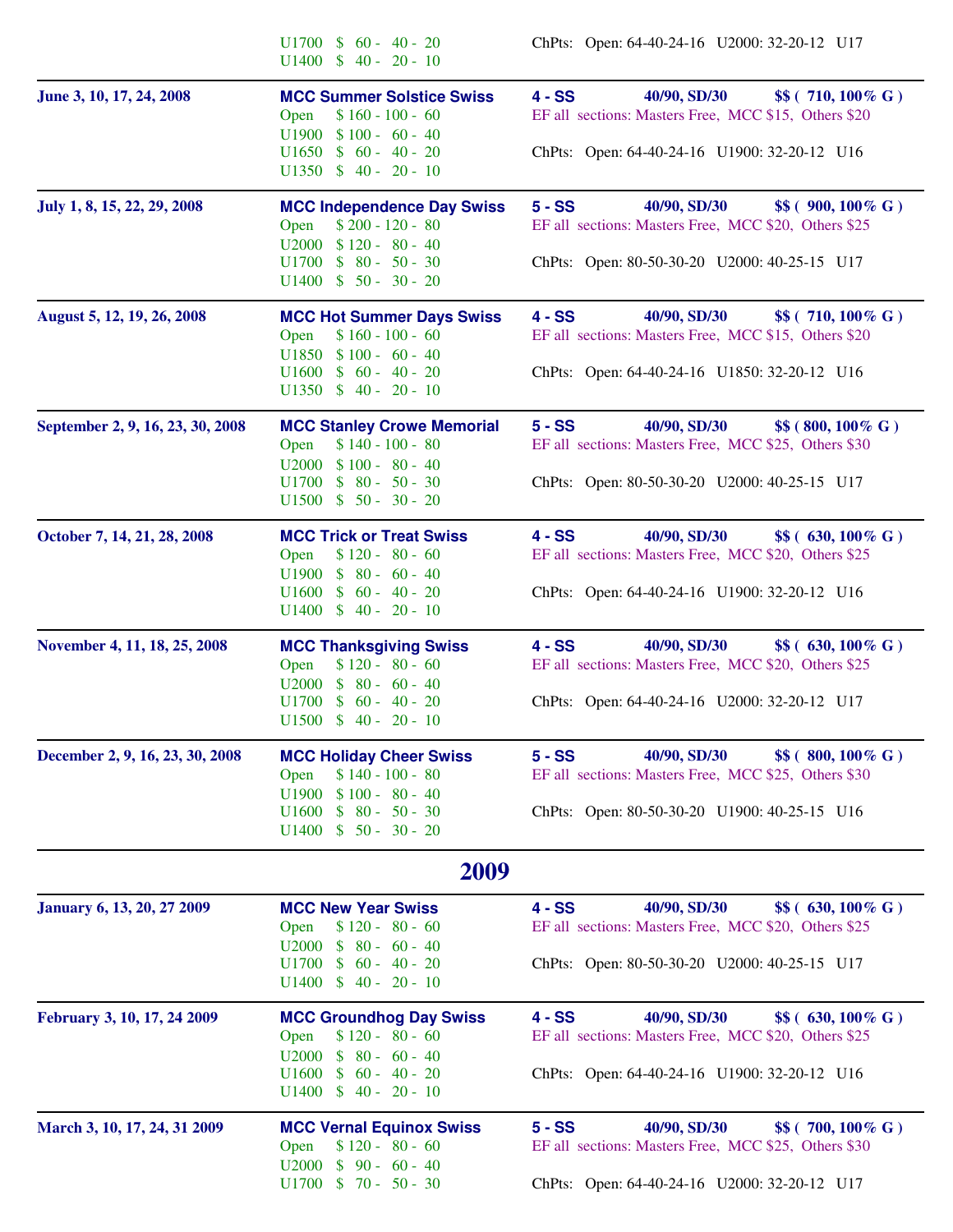|                                 | $U1400 \t\t $ 50 - 30 - 20$                                                                                                                                   |                                                                                                                                                                                 |
|---------------------------------|---------------------------------------------------------------------------------------------------------------------------------------------------------------|---------------------------------------------------------------------------------------------------------------------------------------------------------------------------------|
| March 3, 10, 17, 24, 31 2009    | <b>MCC Club Championships</b><br>$$140 - 100 - 80$<br>Open<br>$$100 - 80 - 40$<br><b>Class</b>                                                                | $5 - RR$<br>40/90, SD/30<br>\$\$ (540, 100% G)<br>EF all sections: Club Champ. Free, Class \$25<br>Both sections by Invitation Only<br>ChPts: Open: 80-50-30-20 Class: 40-25-15 |
| April 7, 14, 21, 28 2009        | <b>MCC April Fools Swiss</b><br>$$120 - 80 - 60$<br>Open<br>$U2000 \t $ 80 - 60 - 40$<br>$U1600 \t $ 60 - 40 - 20$<br>$U1400 \t $ 40 - 20 - 10$               | $4 - SS$<br>40/90, SD/30<br>\$\$ (630, 100% G)<br>EF all sections: Masters Free, MCC \$20, Others \$25<br>ChPts: Open: 80-50-30-20 Class: 40-25-15                              |
| May 5, 12, 19, 26 2009          | <b>MCC 26th Anniversary Swiss</b><br>Open<br>$$120 - 80 - 60$<br>$U2000 \t $ 80 - 60 - 40$<br>$U1400 \t $ 40 - 20 - 10$                                       | \$\$ (630, 100% G)<br>$4 - SS$<br>40/90, SD/30<br>EF all sections: Masters Free, MCC \$20, Others \$25<br>ChPts: Open: 50-30-20-10 U1900: 30-20-10 U16                          |
| June 2, 9, 16, 23, 30 2009      | <b>MCC Summer Solstice Swiss</b><br>$$140 - 100 - 80$<br>Open<br>$U2000 \quad $100 - 80 - 40$<br>$U1600 \t $ 80 - 50 - 30$<br>$U1400 \t $ 50 - 30 - 20$       | $5 - SS$<br>40/90, SD/30<br>\$\$ (800, 100% G)<br>EF all sections: Masters Free, MCC \$25, Others \$30<br>ChPts: Open: 64-40-24-16 U2000: 32-20-12 U17                          |
| July 7, 14, 21, 28 2009         | <b>MCC Independence Day Swiss</b><br>$$120 - 80 - 60$<br>Open<br>$$80 - 60 - 40$<br>U2000<br>$U1700 \t$ 60 - 40 - 20$<br>$U1400 \t $ 40 - 20 - 10$            | $4 - SS$<br>40/90, SD/30<br>\$\$ (630, 100% G)<br>EF all sections: Masters Free, MCC \$20, Others \$25<br>ChPts: Open: 64-40-24-16 U1900: 32-20-12 U16                          |
| August 4, 11, 18, 25 2009       | <b>MCC Hot Summer Days Swiss</b><br>$$120 - 80 - 60$<br>Open<br>$$80 - 60 - 40$<br>U2000<br>$U1700 \t$ 60 - 40 - 20$<br>$U1400 \t $ 40 - 20 - 10$             | $4 - SS$<br>40/90, SD/30<br>\$\$ (630, 100% G)<br>EF all sections: Masters Free, MCC \$20, Others \$25<br>ChPts: Open: 80-50-30-20 U2000: 40-25-15 U17                          |
| September 1, 8, 15, 22, 29 2009 | <b>MCC Stanley Crowe Memorial</b><br>$$140 - 100 - 80$<br>Open<br>$U2000 \quad $100 - 80 - 40$<br>$U1700 \t$ 60 - 40 - 20$                                    | $5 - SS$<br>40/90, SD/30<br>\$\$ (730, 100% G)<br>EF all sections: Masters Free, MCC \$25, Others \$30<br>ChPts: Open: 64-40-24-16 U1850: 32-20-12 U16                          |
| October 6, 13, 20, 27 2009      | <b>MCC Trick or Treat Swiss</b><br>$$120 - 80 - 60$<br>Open<br>U2000<br>$$80 - 60 - 40$<br>$U1700 \t$ 60 - 40 - 20$<br>$U1400 \t $ 40 - 20 - 10$              | $4 - SS$<br>40/90, SD/30<br>\$\$ (630, 100% G)<br>EF all sections: Masters Free, MCC \$20, Others \$25<br>ChPts: Open: 80-50-30-20 U2000: 40-25-15 U17                          |
| November 3, 10, 17, 24 2009     | <b>MCC Thanksgiving Swiss</b><br>$$120 - 80 - 60$<br>Open<br>$$80 - 60 - 40$<br>U <sub>2000</sub><br>$U1700 \t $ 60 - 40 - 20$<br>$U1400 \t\t $ 40 - 20 - 10$ | $4 - SS$<br>40/90, SD/30<br>\$\$ (630, 100% G)<br>EF all sections: Masters Free, MCC \$20, Others \$25<br>ChPts: Open: 64-40-24-16 U1900: 32-20-12 U16                          |
| December 1, 8, 15, 22, 29 2009  | <b>MCC Holiday Cheer Swiss</b><br>$$140 - 100 - 80$<br>Open<br>$$100 - 80 - 40$<br>U <sub>2000</sub><br>$$60 - 40 - 20$<br>U1700<br>$U1400 \t $ 40 - 20 - 10$ | $5 - SS$<br>40/90, SD/30<br>\$\$ (730, 100% G)<br>EF all sections: Masters Free, MCC \$25, Others \$30<br>ChPts: Open: 64-40-24-16 U2000: 32-20-12 U17                          |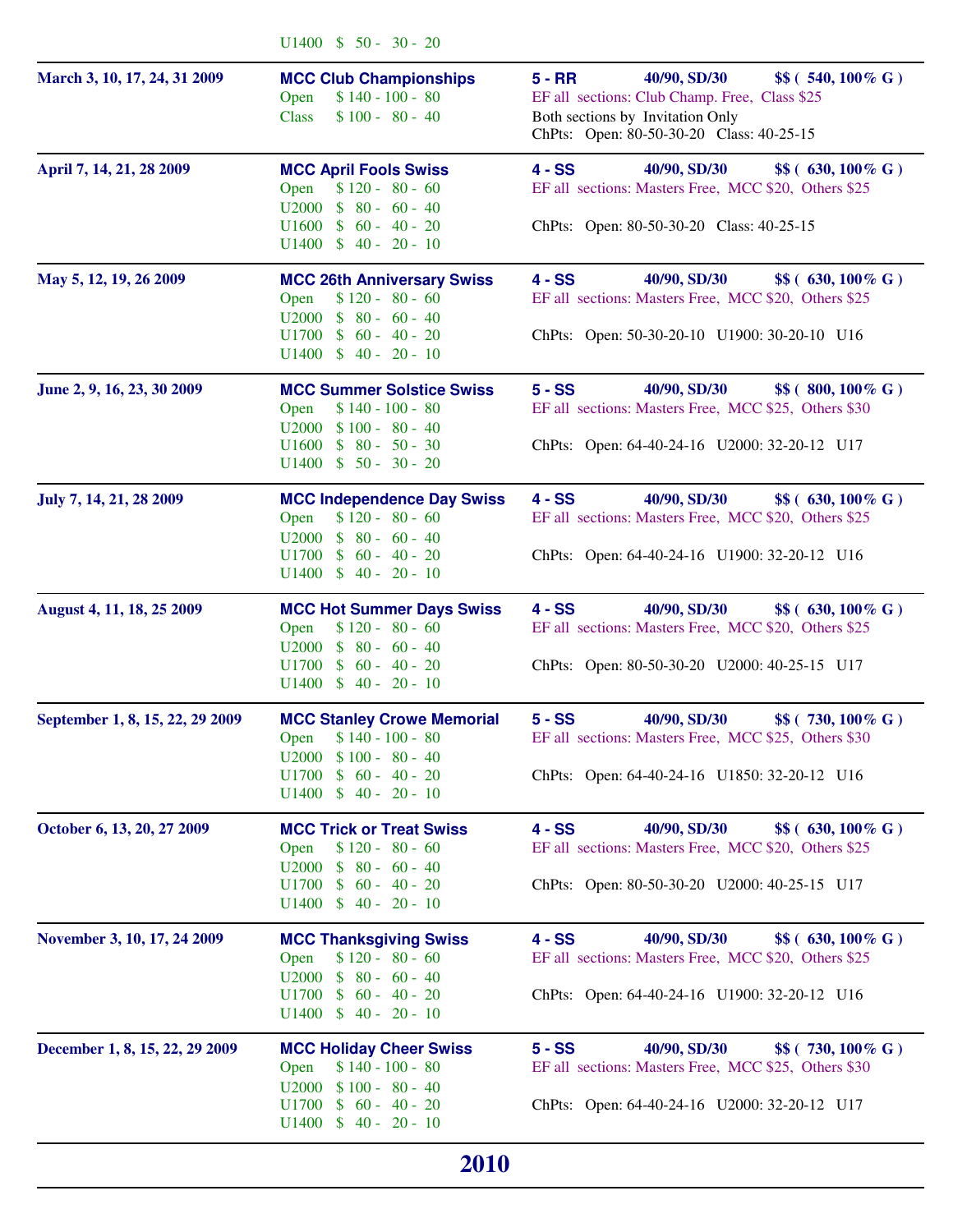| <b>January 5, 12, 19, 26 2010</b> | <b>MCC New Year Swiss</b><br>$$120 - 80 - 60$<br>Open<br>$U2000 \t $ 80 - 60 - 40$<br>$U1700 \t$ 60 - 40 - 20$<br>$U1400 \t $ 40 - 20 - 10$               | 40/90, SD/30<br>\$\$ (630, 100% G)<br>4 - SS<br>EF all sections: Masters Free, MCC \$20, Others \$25<br>ChPts: Open: 80-50-30-20 U1900: 40-25-15 U16                            |
|-----------------------------------|-----------------------------------------------------------------------------------------------------------------------------------------------------------|---------------------------------------------------------------------------------------------------------------------------------------------------------------------------------|
| February 2, 9, 16, 23 2010        | <b>MCC Groundhog Day Swiss</b><br>$$120 - 80 - 60$<br>Open<br>$U2000 \t $ 80 - 60 - 40$<br>$U1400 \t $ 40 - 20 - 10$                                      | $4 - SS$<br>40/90, SD/30<br>\$\$ (630, 100% G)<br>EF all sections: Masters Free, MCC \$20, Others \$25<br>ChPts: Open: 64-40-24-16 U1900: 32-20-12 U16                          |
| March 2, 9, 16, 23, 30 2010       | <b>MCC Club Championships</b><br>$$140 - 100 - 80$<br>Open<br>$$100 - $80 - 40$<br><b>Class</b>                                                           | 40/90, SD/30<br>\$\$ (540, 100% G)<br>$5 - RR$<br>EF all sections: Club Champ. Free, Class \$25<br>Both sections by Invitation Only<br>ChPts: Open: 80-50-30-20 Class: 40-25-15 |
| March 2, 9, 16, 23, 30 2010       | <b>MCC Vernal Equinox Swiss</b><br>$$140 - 100 - 80$<br>Open<br>$U2000 \quad $100 - 80 - 40$<br>$U1700 \t $ 60 - 40 - 20$<br>$U1400 \t $ 40 - 20 - 10$    | 40/90, SD/30<br>$5 - SS$<br>\$\$ (730, 100% G)<br>EF all sections: Masters Free, MCC \$25, Others \$30<br>ChPts: Open: 64-40-24-16 U2000: 32-20-12 U17                          |
| April 6, 13, 20, 27 2010          | <b>MCC April Fools Swiss</b><br>$$120 - 80 - 60$<br>Open<br>$U2000 \t $ 80 - 60 - 40$<br>$U1700 \t $ 60 - 40 - 20$<br>$U1400 \t $ 40 - 20 - 10$           | 40/90, SD/30<br>$4 - SS$<br>$$$(630, 100\% \text{ G})$<br>EF all sections: Masters Free, MCC \$20, Others \$25<br>ChPts: Open: 80-50-30-20 Class: 40-25-15                      |
| May 4, 11, 18, 25 2010            | <b>MCC 27th Anniversary Swiss</b><br>$$120 - 80 - 60$<br>Open<br>$U2000 \t $ 80 - 60 - 40$<br>$U1700 \t $60 - 40 - 20$<br>$U1400 \t $ 40 - 20 - 10$       | $4 - SS$<br>40/90, SD/30<br>\$\$ (630, 100% G)<br>EF all sections: Masters Free, MCC \$20, Others \$25<br>ChPts: Open: 50-30-20-10 U1900: 30-20-10 U16                          |
| June 1, 8, 15, 22, 29 2010        | <b>MCC Summer Solstice Swiss</b><br>$$140 - 100 - 80$<br>Open<br>$U2000 \t $100 - 80 - 40$<br>$U1700 \t$ 60 - 40 - 20$<br>$U1400 \t$ 40 - 20 - 10$        | $5 - SS$<br>40/90, SD/30<br>\$\$ (730, 100% G)<br>EF all sections: Masters Free, MCC \$25, Others \$30<br>ChPts: Open: 64-40-24-16 U2000: 32-20-12 U17                          |
| July 6, 13, 20, 27 2010           | <b>MCC Independence Day Swiss</b><br>$$120 - 80 - 60$<br>Open<br>$U2000 \t $ 80 - 60 - 40$<br>$U1700 \t $ 60 - 40 - 20$<br>$U1400 \t$ 40 - 20 - 10$       | $4 - SS$<br>40/90, SD/30<br>\$\$ (630, 100% G)<br>EF all sections: Masters Free, MCC \$20, Others \$25<br>ChPts: Open: 64-40-24-16 U1900: 32-20-12 U16                          |
| August 3, 10, 17, 24, 31 2010     | <b>MCC Hot Summer Days Swiss</b><br>$$140 - 100 - 80$<br>Open<br>$U2000 \quad $100 - 80 - 40$<br>$U1700 \t $ 60 - 40 - 20$<br>$U1400 \quad $40 - 20 - 10$ | $5 - SS$<br>40/90, SD/30<br>\$\$ (730, 100% G)<br>EF all sections: Masters Free, MCC \$25, Others \$30<br>ChPts: Open: 80-50-30-20 U2000: 40-25-15 U17                          |
| September 7, 14, 21, 28 2010      | <b>MCC Memorial Swiss</b><br>$$120 - 80 - 60$<br>Open<br>U2000<br>$$80 - 60 - 40$<br>$U1700 \t $ 60 - 40 - 20$<br>$U1400 \t $ 40 - 20 - 10$               | $4 - SS$<br>40/90, SD/30<br>\$\$ (630, 100% G)<br>EF all sections: Masters Free, MCC \$20, Others \$25<br>ChPts: Open: 64-40-24-16 U1850: 32-20-12 U16                          |
| October 5, 12, 19, 26 2010        | <b>MCC Trick or Treat Swiss</b><br>$$120 - 80 - 60$<br>Open<br>$$80 - 60 - 40$<br><b>U2000</b><br>$U1700 \t $ 60 - 40 - 20$                               | $4 - SS$<br>40/90, SD/30<br>\$\$ (630, 100% G)<br>EF all sections: Masters Free, MCC \$20, Others \$25<br>ChPts: Open: 80-50-30-20 U2000: 40-25-15 U17                          |